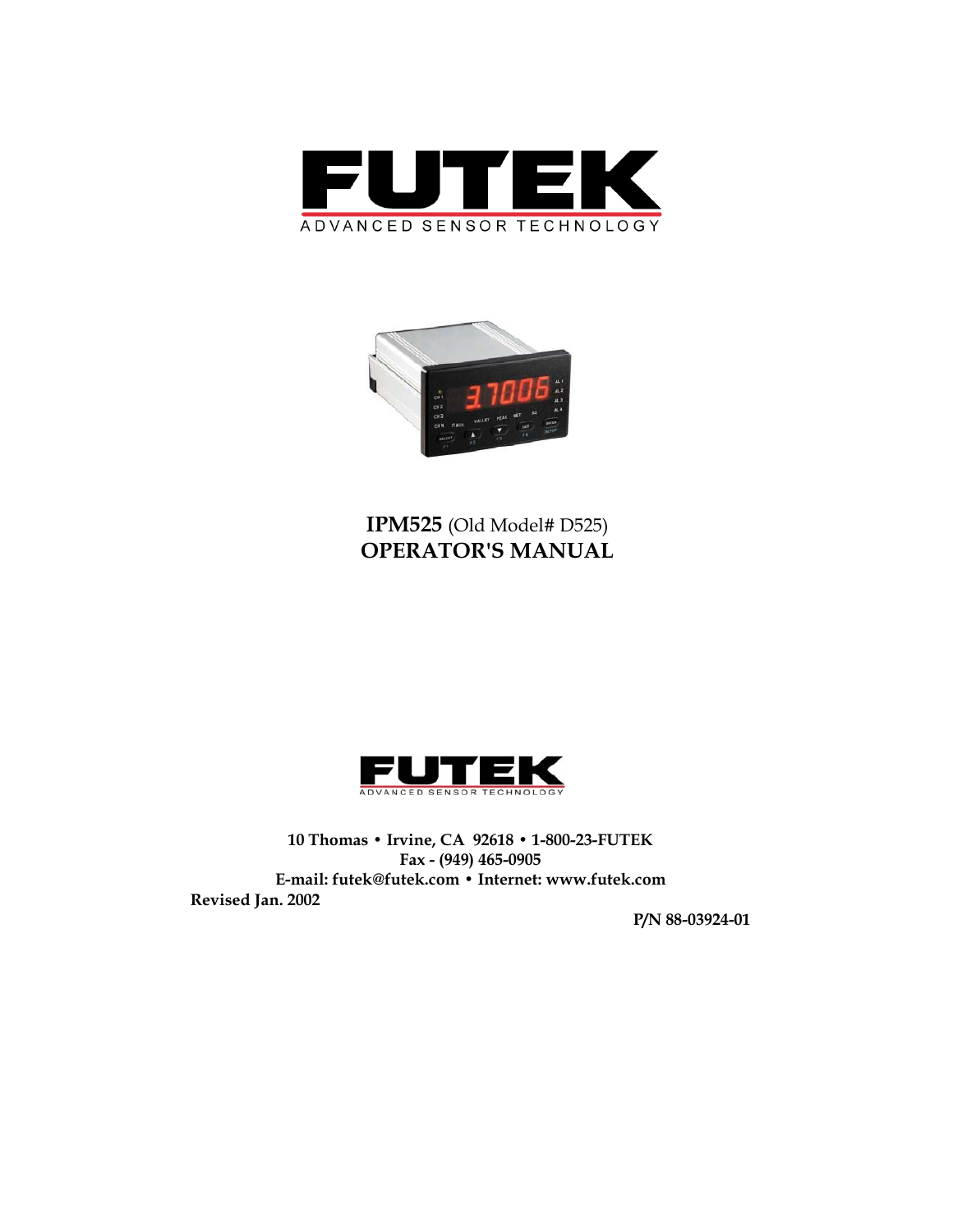Our recommendations, if any, for those of these products are based on tests believed to be reliable. The greatest care is exercised in the selection of our raw materials and in our manufacturing operations. However, since the use of this product is beyond the control of the manufacturer, no guarantee or warranty, expressed or implied is made as to such use or effects incidental to such user handling or possession or the results to be obtained, whether in accordance with the direction or claimed so to be. The manufacturer expressly disclaims responsibility therefore. Furthermore, nothing contained herein shall be construed as a recommendation to use any product in conflict with existing laws and/or patents covering any material or use.

Warranties or sale, disclaimer thereof and limitations of liability are covered exclusively by FUTEK's printed warranty statement, for the Enclosed Products. These instructions do not expand, reduce, modify or alter FUTEK's warranty statement and no warranty or remedy in favor of a customer or any other person arises out of these instructions.

#### *Call FUTEK for all your instrumentation and process and control applications. Application Engineers are available to answer any questions.*

10 Thomas • Irvine, CA 92618 Phone: (949) 465-0900 • 1-800-23-FUTEK Fax: (949) 465-0905 E-mail: [futek@futek.com](mailto:info@ATCDigitec.com) Internet: www.futek.com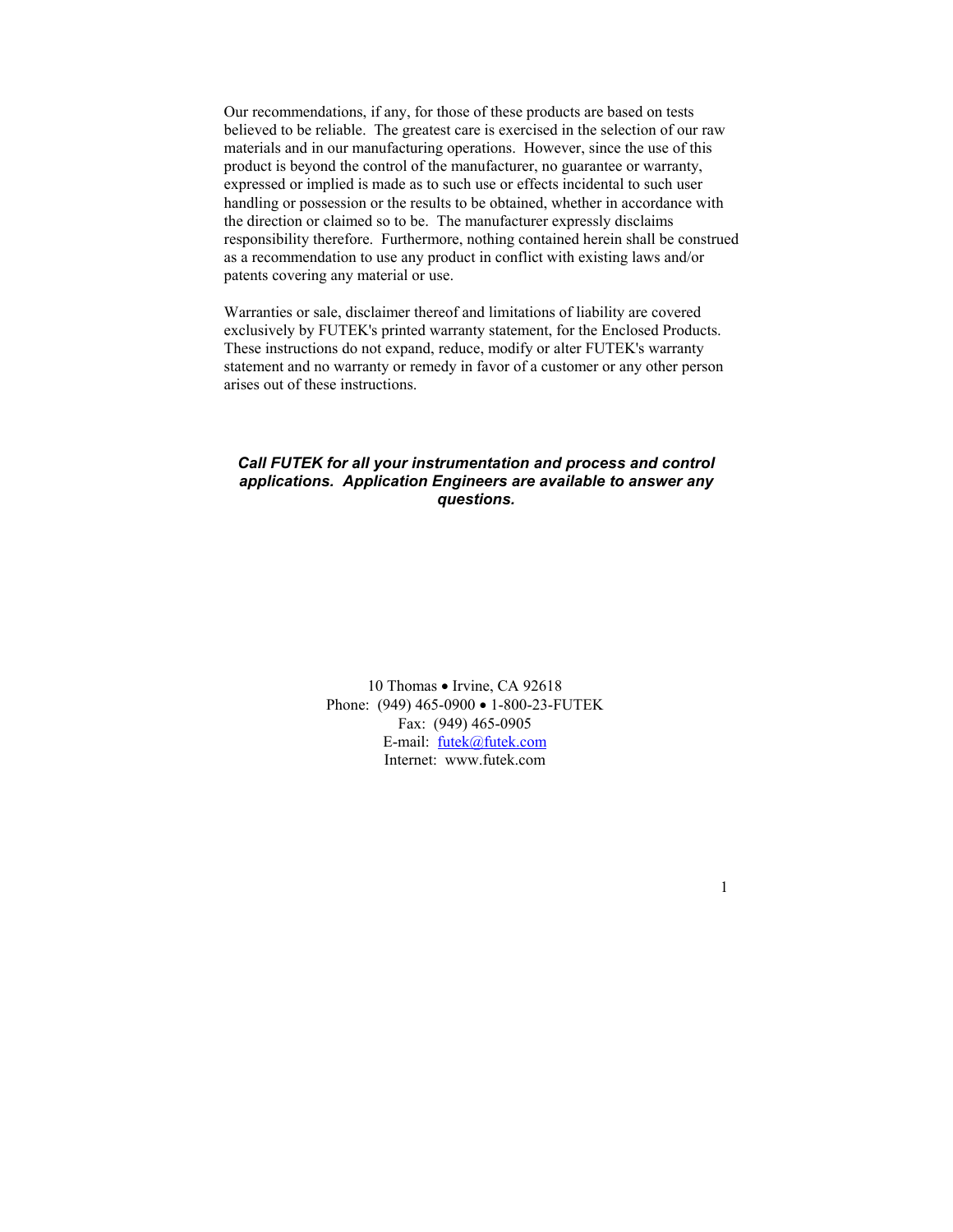# **Table of Contents**

| <b>Section</b> | <b>Topic</b>                            | Page |
|----------------|-----------------------------------------|------|
| Section 1      | Introduction and Description            |      |
| Section 1.1    | <b>Product Description</b>              | 3    |
| Section 1.2    | Dimensional Drawings                    | 4    |
| Section 1.3    | <b>Exploded View</b>                    | 4    |
| Section 2      | Pin Outs and Wiring Diagram             |      |
| Section 2.1    | Main Board and Option Board Connections | 5    |
| Section 2.2    | RS232 connection drawings               | 8    |
| Section 3      | Operation and Programming               |      |
| Section 3.1    | Front Panel Keys                        | 12   |
| Section 3.2    | Setup Mode Key Functions                | 12   |
| Section 3.3    | Run Mode Key Functions                  | 13   |
| Section 3.4    | Programming Tips                        | 18   |
| Section 3.5    | <b>Enter Setup</b>                      | 19   |
| Section 3.6    | Main Programming Branch                 | 21   |
| Section 3.7    | Channel Setup Programming Branch        | 22   |
| Section 3.8    | <b>Output Setup Programming Branch</b>  | 26   |
| Section 3.9    | Display Programming Branch              | 29   |
| Section 3.10   | Special Features Programming Branch     | 29   |
| Section 4      | Features                                | 36   |
| Section 5      | Specifications                          | 38   |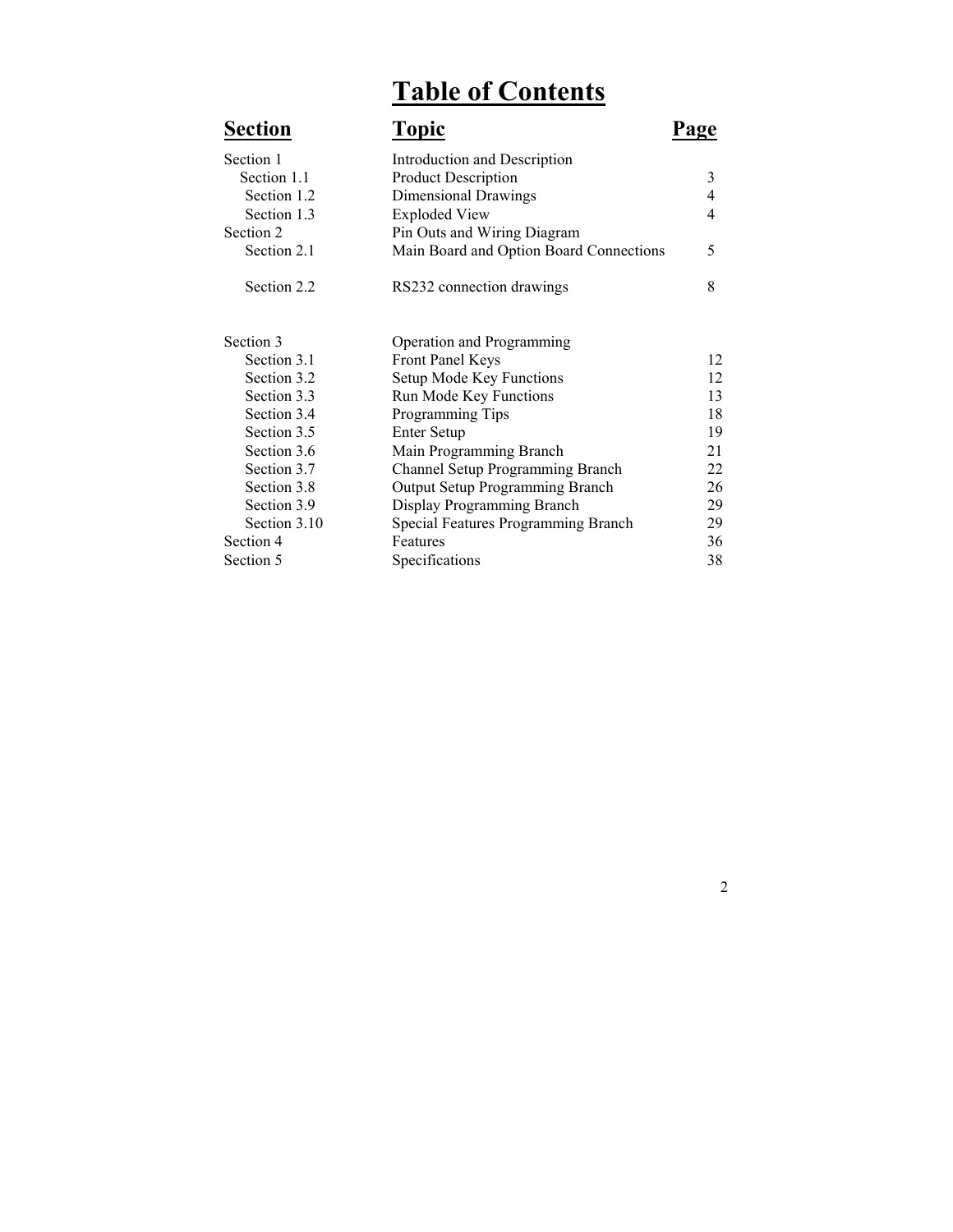# **SECTION 1**

# **INTRODUCTION AND DESCRIPTION**

### **SECTION 1.1: UNIT DESCRIPTION:**

The single input IPM525 intelligent process meters features 5  $\frac{1}{2}$ digit resolution, 6 digit display, 5 front key operation and a NEMA 4X, industrialized aluminum case. One Form A relay is provided standard for use as an Alarm output. The IPM525 emphasizes the features required in today's applications, especially scaling of the meter to display in engineering units. Two methods are provided to scale the meter: No calculation scale and offset, and load calibration.

Models:

IPM525 – 4 analog inputs with  $5<sup>th</sup>$  channel math

#### Features:

| "C" | 3 Form C Relays                                 |
|-----|-------------------------------------------------|
| "H" | 4 Individual Analog Outputs & Excitation Output |
| "P" | Excitation Supplies 10VDC and 24VDC             |
| "ד" | Serial RS-232C Communication                    |
|     | RS485 Communication (available soon)            |
| "F" | Factory Scaling (optional)                      |
|     |                                                 |

Inputs:

 Process inputs selectable for 20mA, 30mV, 100mV, 200mV, 2V, +10V input

The setup of the meter is fully programmed through the front panel keypads. The 115VAC or 220VAC selection is accomplished through the selection of an internal jumper connection.

### **SECTION 1.2: DIMENSIONAL DRAWINGS**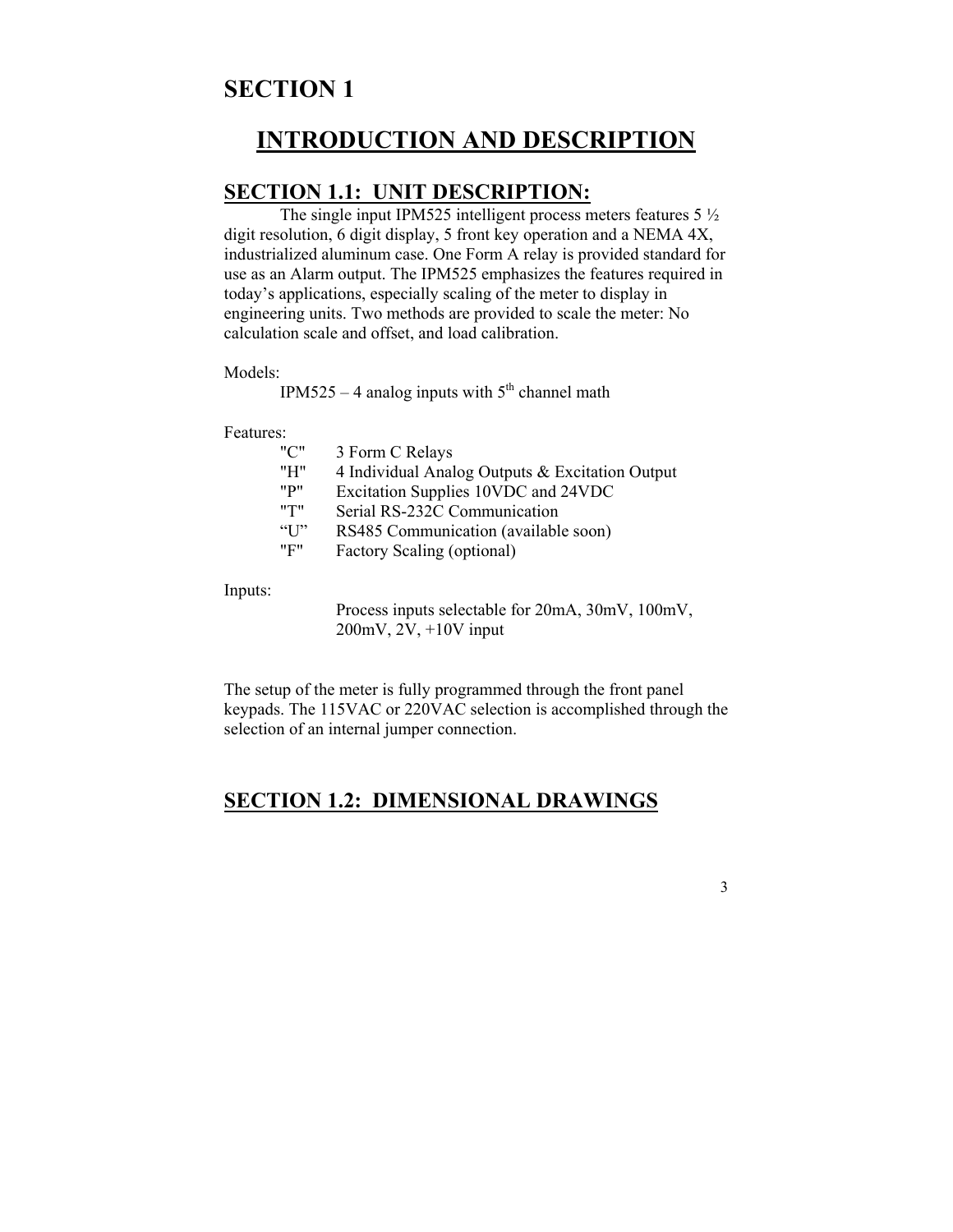

**SECTION 1.3**



# **SECTION 2**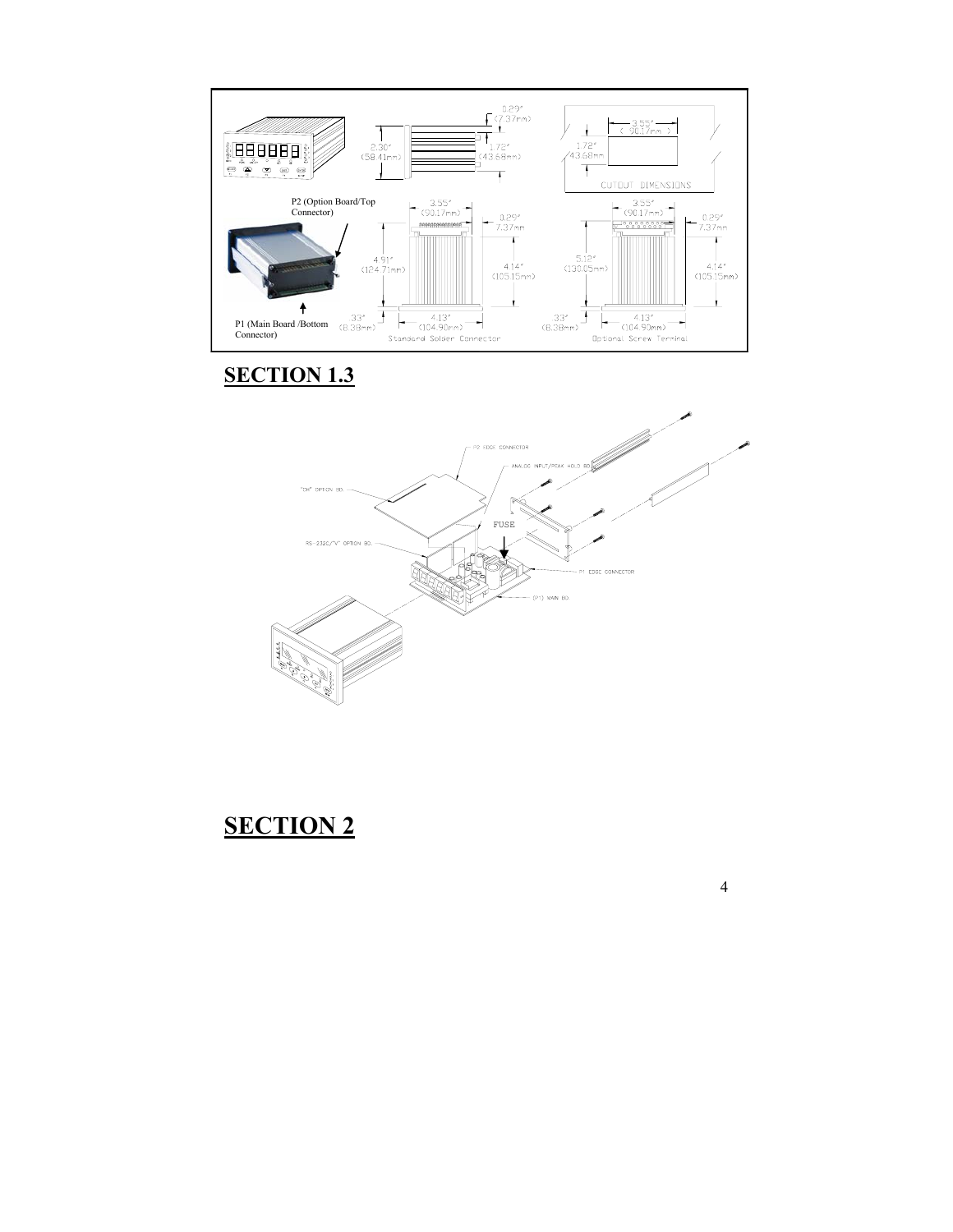### **SECTION 2.0 SAFETY SUMMARY**

All safety related regulations, local codes and instructions that appear in this literature or on equipment must be observed to ensure personal safety and to prevent damage to either the instrument or equipment connected to it. If equipment is used in a manner not specified by the manufacture, the protection provided by the equipment may be impaired.

actuators not equipped with safeguards. To do so can be potentially harmful to persons or equipment in the event of a fault to the unit. Do not use this unit directly command motors, valves, or other



The unit must be properly grounded. Ground connection is tied to the Main Board "P1" connector pin  $#C$ .

Fuse replacement must be performed with power disconnected. Use only the same type fuse. The fuse must be a TR5 microfuse, Time Lag  $(T)$ , 1 amp, 250VAC. Fuse location shown in section 1.3

# **IN OUTS AND WIRING DIAGRAMS P**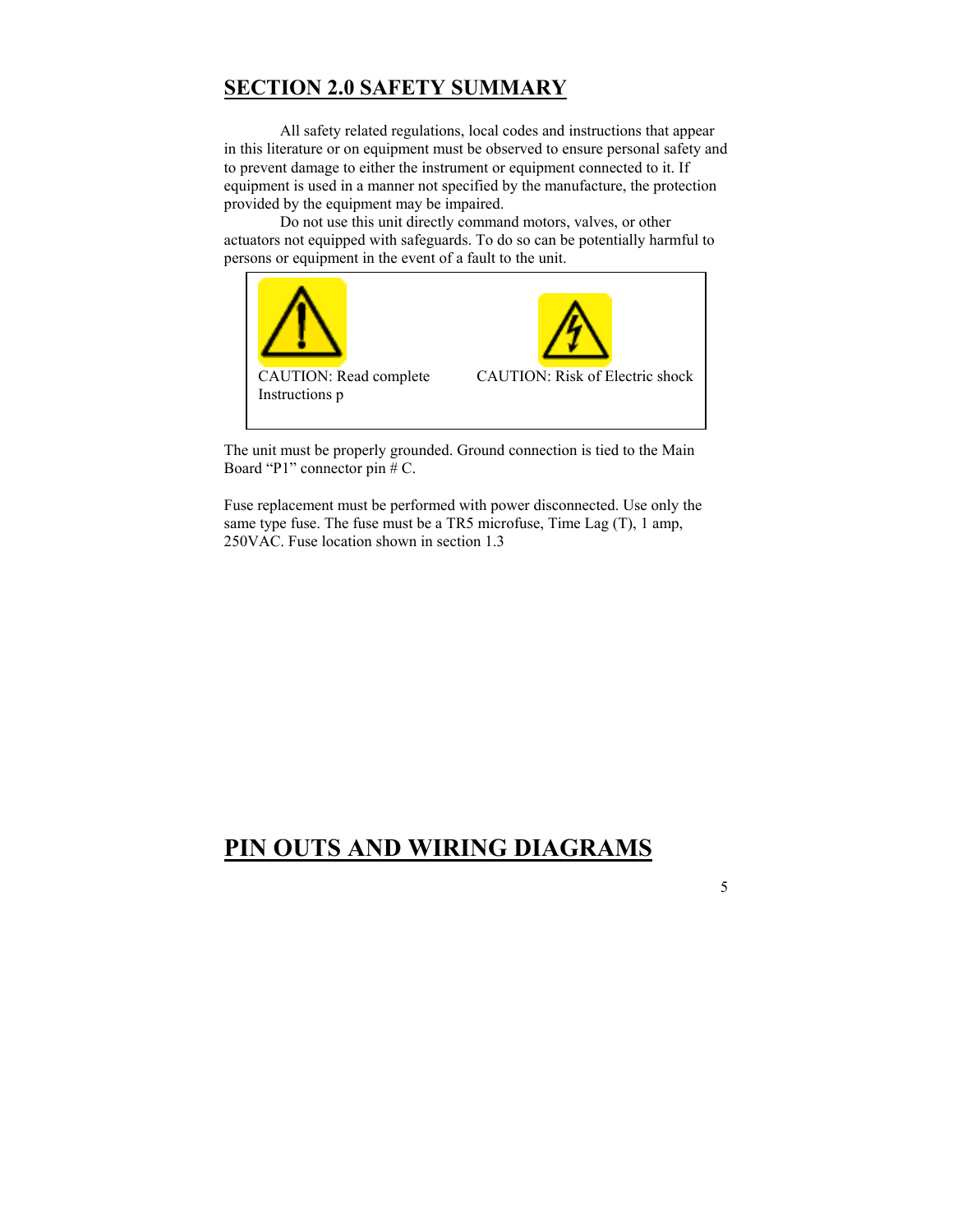## **SECTION 2.1: MAIN BOARD/BOTTOM (P1) AND OPTION BOARD/TOP (P2) PIN OUTS**



Figure 2.7 (P2) OPTION/TOP BOARD Connector.

## **SERIAL RS-232C CONNECTIONS ON P1(MAIN BD) CONNECTOR**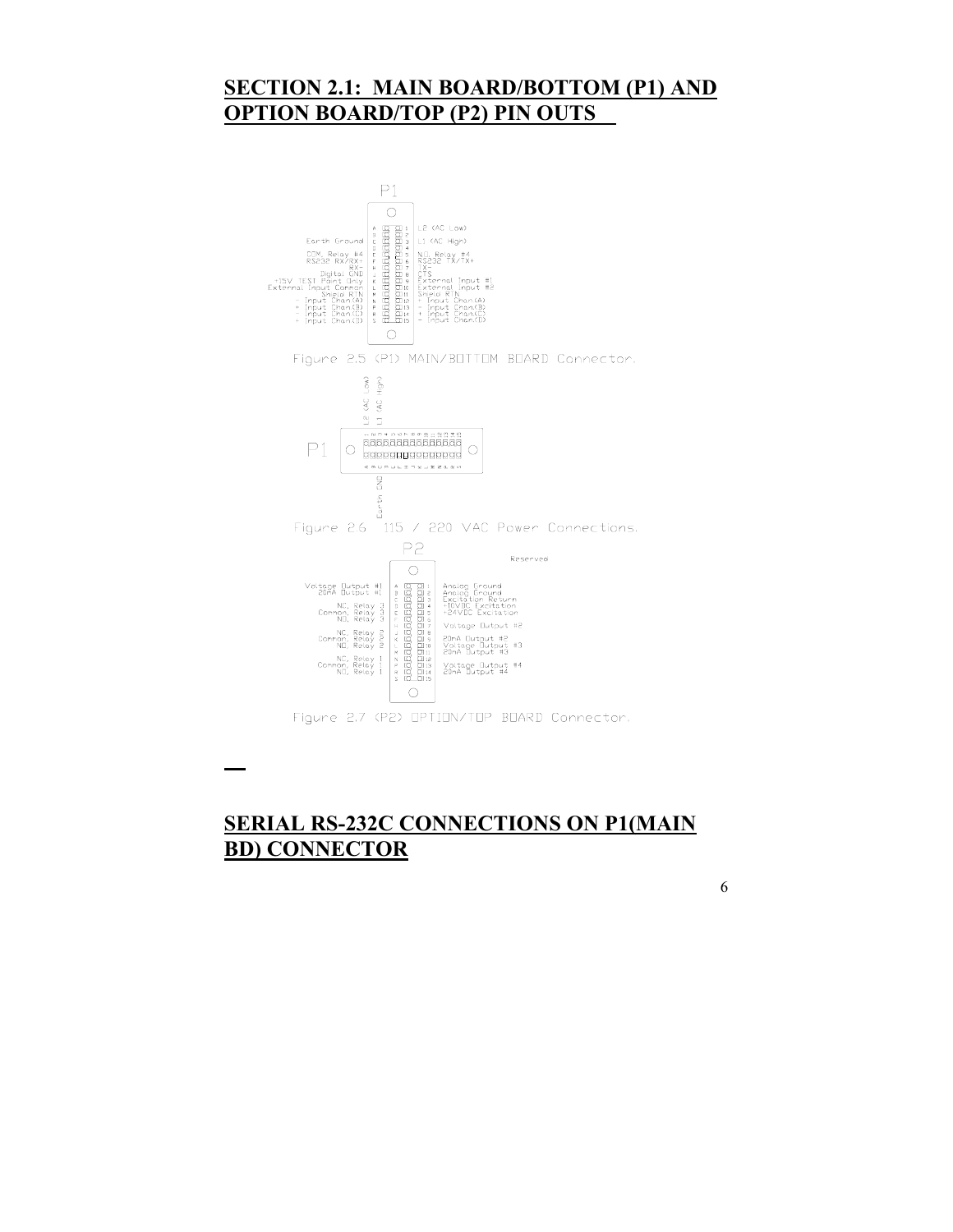

# **SECTION 3**

# **OPERATION AND PROGRAMMING**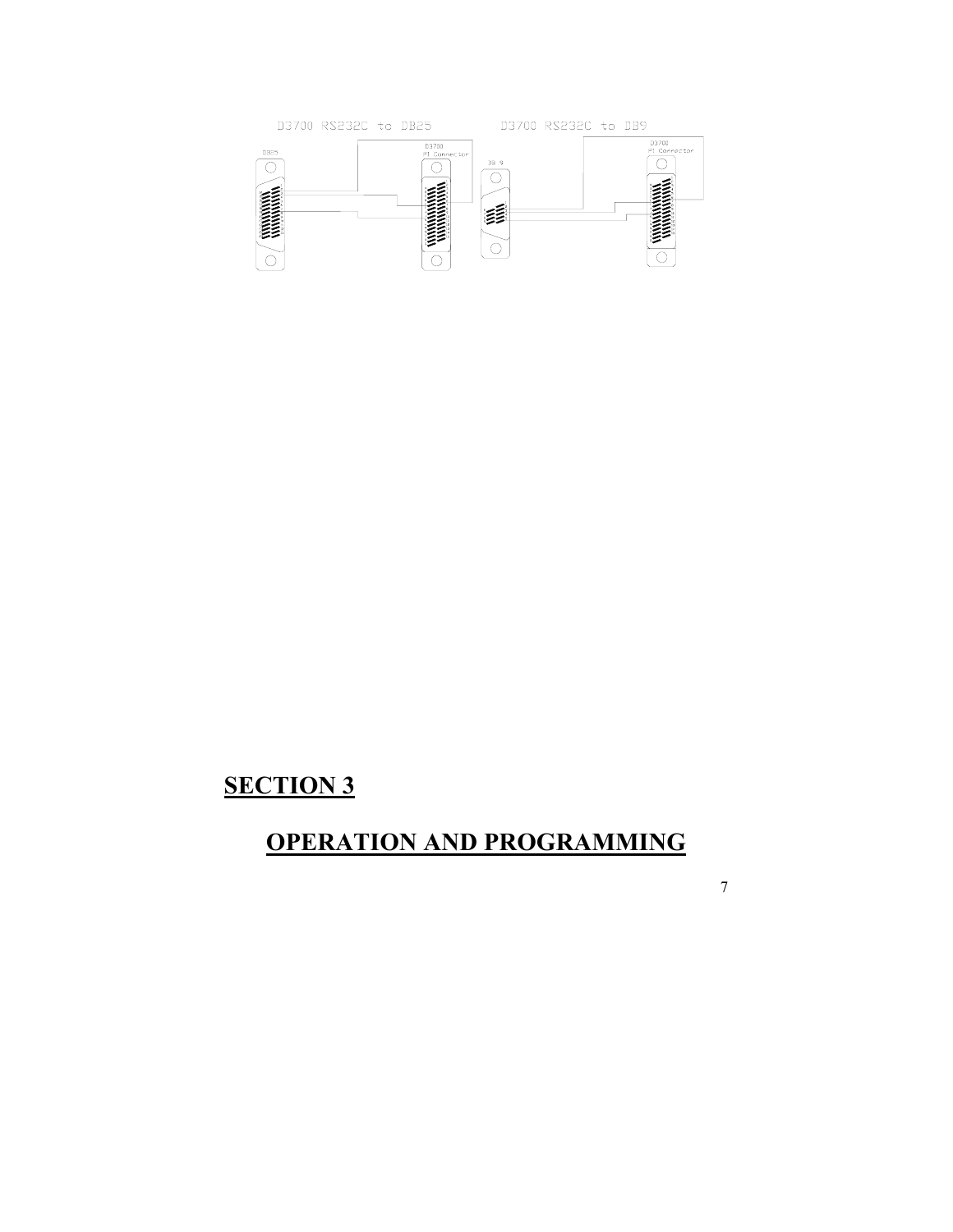# **SECTION 3.1: FRONT PANEL KEYS**



The front panel keyboard has two modes of operation - SETUP and RUN

**SETUP MODE KEYS** 



## **SECTION 3.2: SETUP MODE KEY FUNCTIONS**

- 1. **SELECT KEY**  $(\rightarrow \text{ on flow chart indicates to use this key})$ 
	- Selects choice of functions within the menu you are setting up.
		- > Moves you left/right in the program menu.
	- When entering numeric data, it allows the selection of digit to be changed.
		- > Indicated by digit flashing.
	- When selecting decimal point, it moves the decimal point location.
- 2. **UP AR ROW KEY**
	- When entering numeric data, it increments the current value of the flashing digit by one with each push.
- **EY** 3. **DOWN ARROW K**

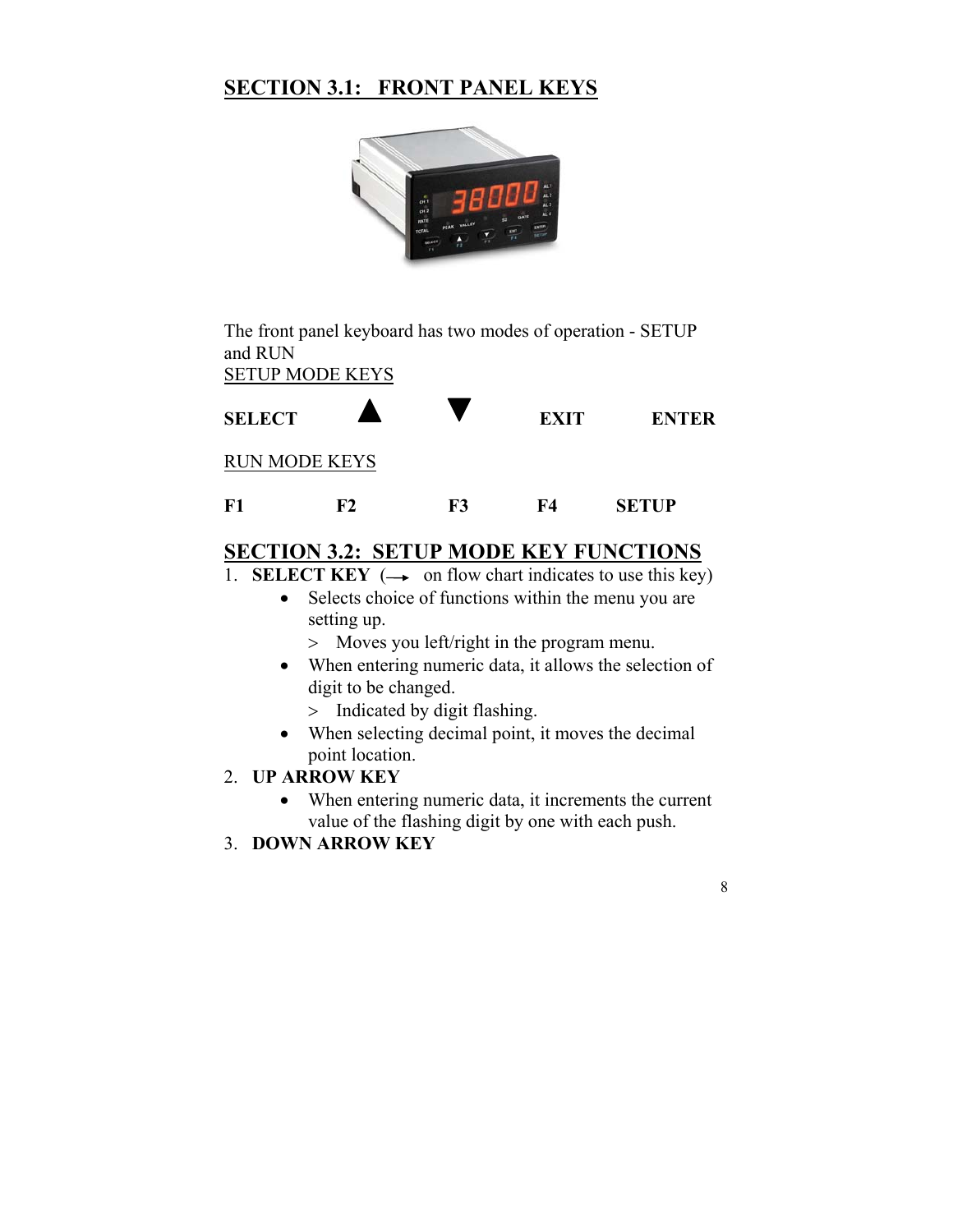- h numeric value of the flashing digit by one with eac • When entering numeric data, it decrements the push.
- 4. **EX K IT EY**
	- If at a Main branch prompt (CODE, CHAN, OUTPUT, DISPLY or SPEC), it exits to you back to RUN mode.
	- If in a programming branch, it returns you to Main branch prompt.

return. **ENTER** key should be pushed first to store NOTE: It does note store data to memory on its selected entry, then **EXIT** key.

- **ENTER KEY**  $($   $\star$  on flow chart indicates to use this key)
	- Enters selected Main program branch.
		- > Moves you down in the program branch menu.
		- > Menu steps can be skipped by repeatedly pushing **ENTER** key till desired menu step is reached.
	- Enters selected choices, numeric data or decimal point, it st ore the value and advances to next step in the program menu.

## **SECTION 3.3: RUN MODE KEY FUNCTIONS**

A. Entering SETUP

Push and hold **SETUP** key for 4 seconds. Meter will first display "SET CH" then display "CODE" or flash "SETUP then display "CHAN".

- "CODE" is flashed with 00 if a lockout code has been set under the Main program branch heading SPEC, CODE menu.
	- > The preset lockout must be entered at this time. If wrong code is entered or if no code is entered within 20 seconds, meter will return to RUN mode.
	- > Upon correct lockout code entry, meter enters the SETUP mode.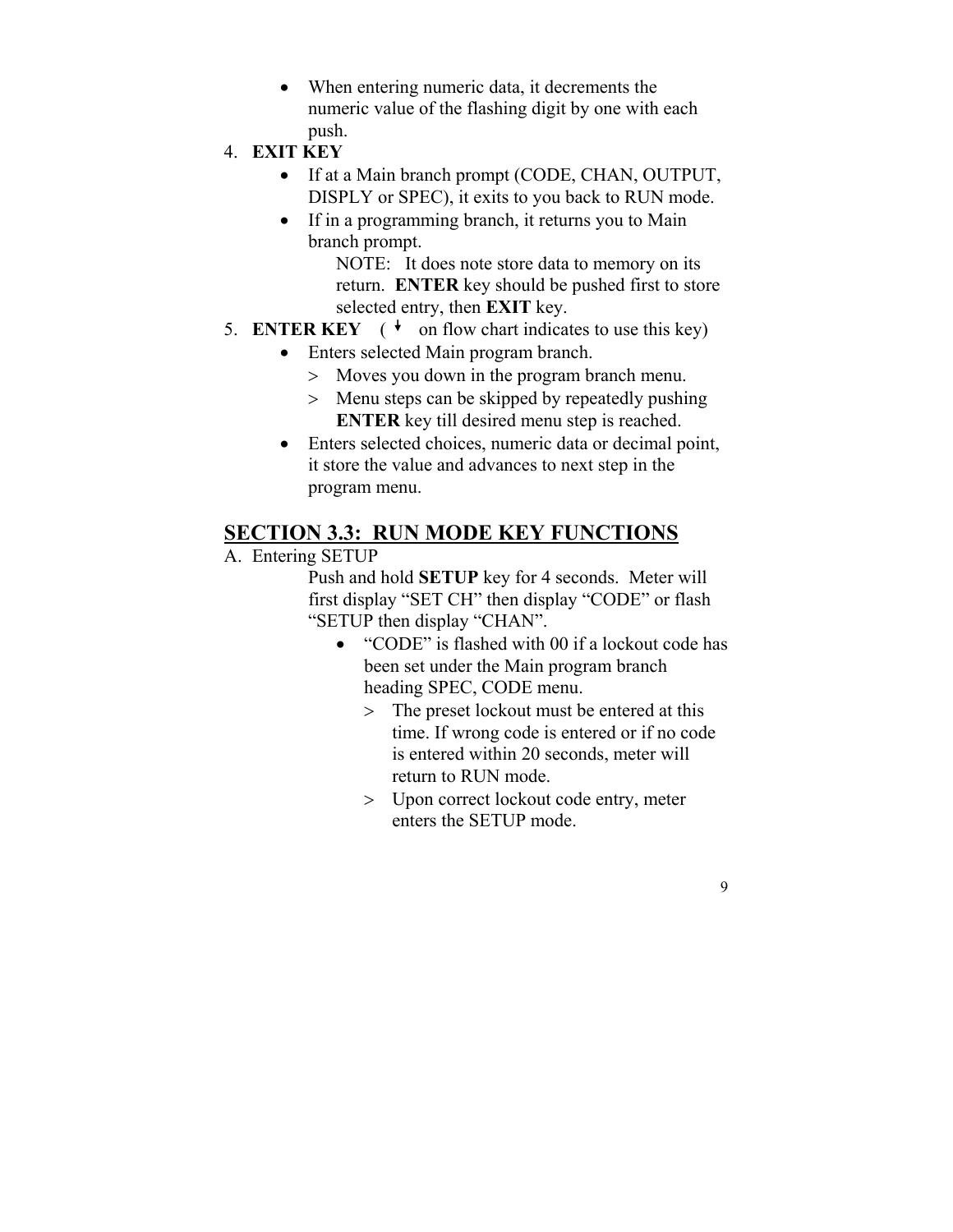- > The unmarked yellow LED just above the Down/F4 key will light, indicating you are in the SETUP mode.
- If no lockout code, "SETUP" flashed then "CHAN" displayed, indicating you have entered the SETUP mode. If no key is pressed within 20 seconds, meter will return to RUN mode.
- B. If SETUP key pushed and released meter will enter Select Channel program.
	- "SET CH" (SET CHANNEL) will be display.
		- > Push **F1** to select Channel 1 for display
		- > Push **F2** to select Channel 2 for display
		- > Push **F3** to select Channel 3 for display
		- > Push **F4** to select Channel 4 for display

#### C. FINE TUNE OFFSET/ZERO

Push and hold **SETUP** key, then **DOWN** key pushed at the same time and then both keys released.

This program allows the adjustment of the low input display directly from the run mode of the selected channel. It directly acts as a zero offset. This

command allows for "On the fly" adjustments of the zero values. The value entered will become the display value for the last measured input.

- Display will flash "OFFSet1" (CHAN 1), or "OFFSet2" (CHAN 2)
- Display with last measured input and least significant digit flashing will appear.
	- > Push **UP** key to increase display
	- > Push **DOWN** key to decrease display
	- > Push **SELECT** key to select digit to be changed
	- > Push **EXIT** key to return to RUN mode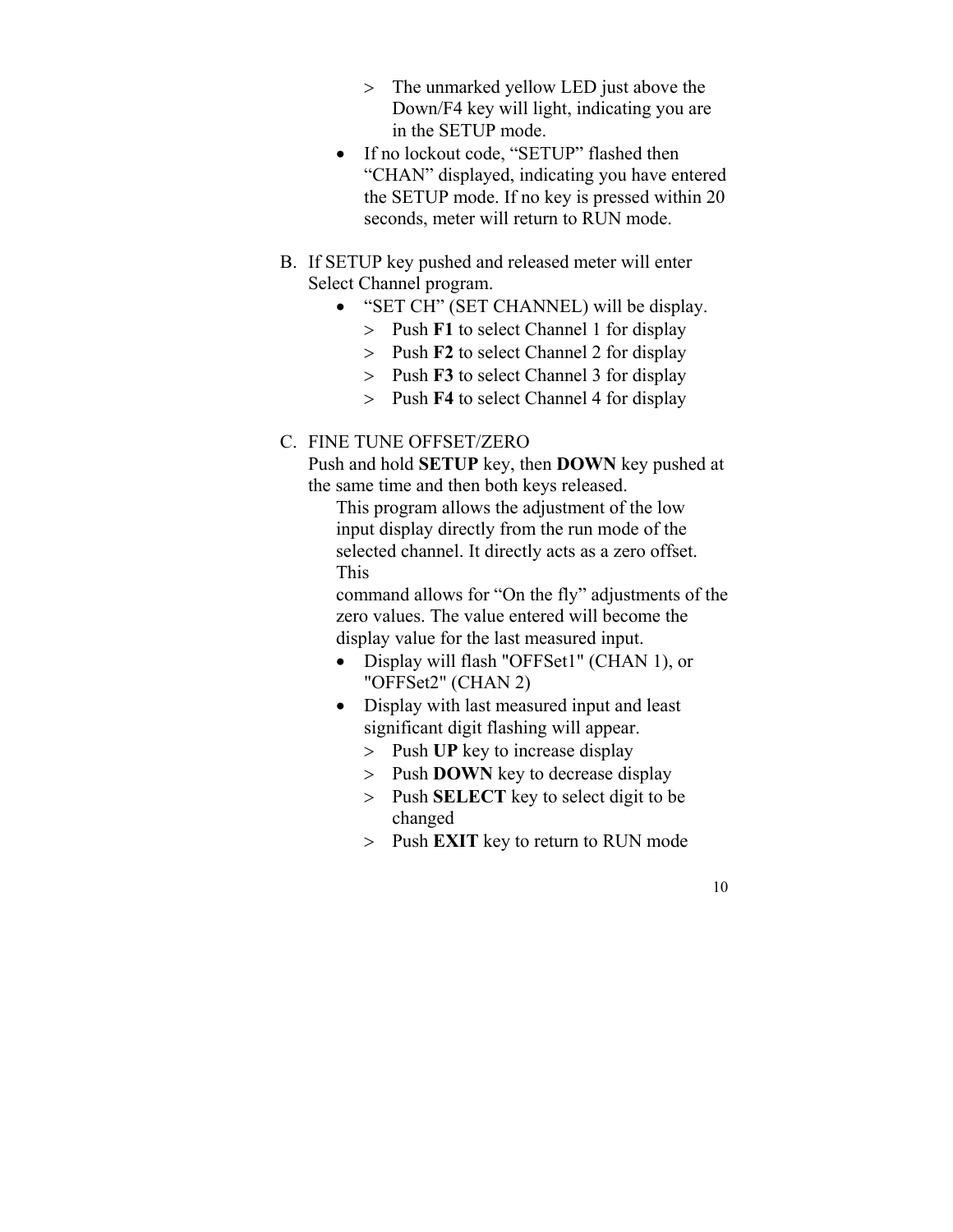#### D. FINE TUNE SCALE/SPAN

Push and hold **SETUP** key, then **UP** arrow key pushed at the same time and then both keys released.

> This program allows the adjustment of the high input display directly from the run mode of the selected channel to an adjusted scaled value.

- Display will flash "ScALE"
- Display with live input and with most significant digit flashing will appear.
- Push **UP** key to increase display
- Push **DOWN** key to decrease display
- Push **EXIT** key to return to RUN mode. Note: You are fine tuning the least significant digits.
- E. USER PROGRAMMABLE MENU LOCKOUT. To enter, push and hold **SETUP** key, then enter lockout code "55". This program allows user to disable/lockout the following menus from the SETUP program. When the menus are programmed to be locked, the unit will display "disabl" when you try to enter the menu.

NOTE: A code # must be preprogrammed under SPEC, CODE to get the prompt for the code value.

To disable one or more of the selections add the values from the table and enter that number. If 0 is entered, all programs under that heading are enabled.

- "LeveL1" is flashed with current selected number, valid values 0-15
	- 0 Don't Skip any branches
	- 1 Skip all channel programs "CHAn"
	- 2 Skip all output programs "OutPut"
	- 4 Skip all display program "dISPLy"
	- 8 Skip all special programs "SPEC"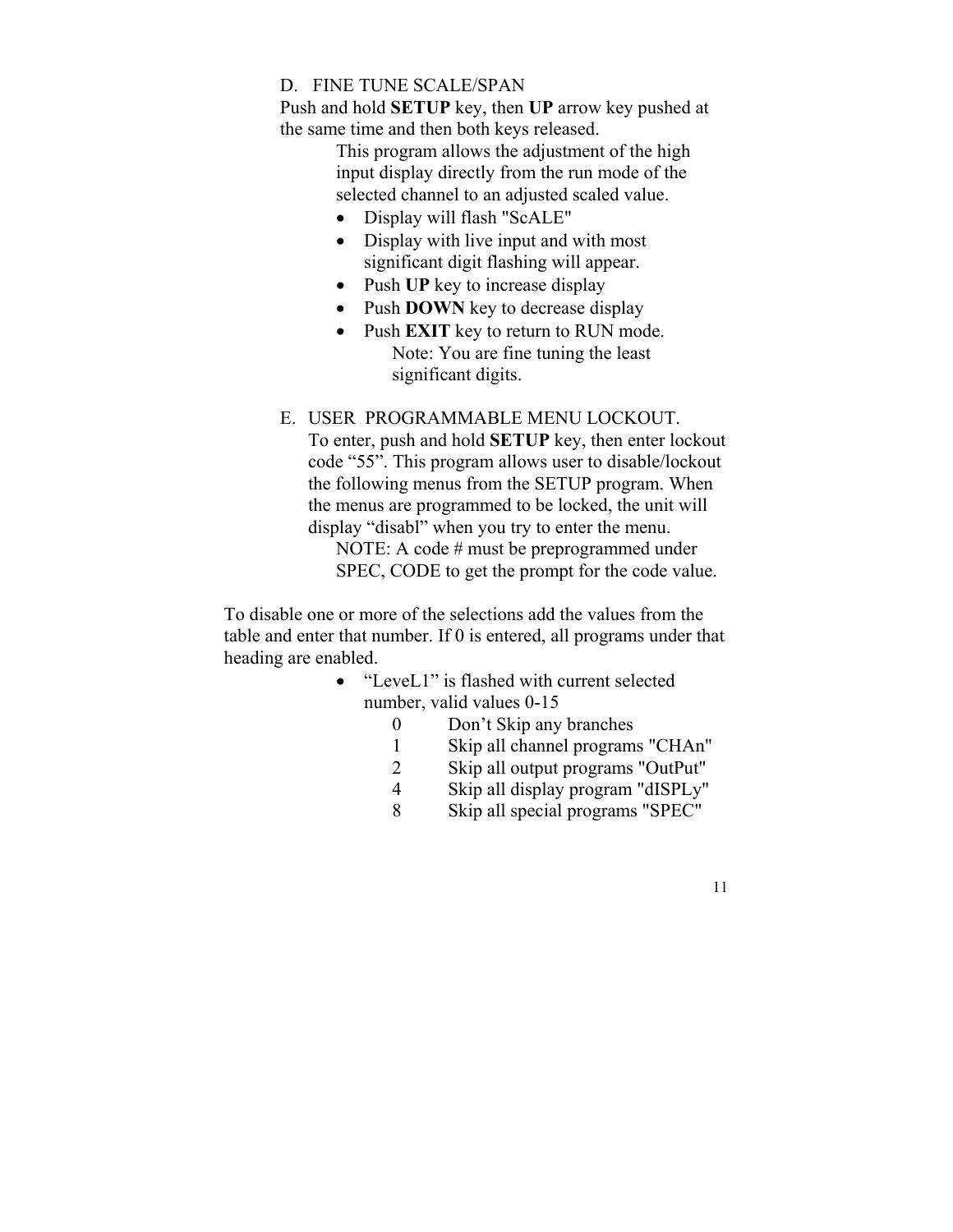

- "CHAN1", (Only if CHAn is not disabled from above), is flashed with current selected number. Valid values 0-15.
	- 0 Don't disable any channel 1
	- 1 Skip input range selection "InPut"
	- 2 Skip user calibration branch "USEr"
	- 4 Skip input calibration branch "InPut"
	- 8 Skip shunt calibration branch"Shunt"
- "CHAN2" (Only if CHAn is not disabled from above) is flashed with current selected number. Valid values 0-7.
	- 0 Don't skip channel 2
	- 1 Skip input range selection "InPut"
	- 2 Skip user calibration branch "USEr"
	- 4 Skip input calibration branch "InPut"
- "CH3" (Only if CHAn is not disabled from above) is flashed with current selected number. Valid values 0-1.
	- 0 Don't skip channel 3
	- 1 Skip channel 3 "CHAn 3"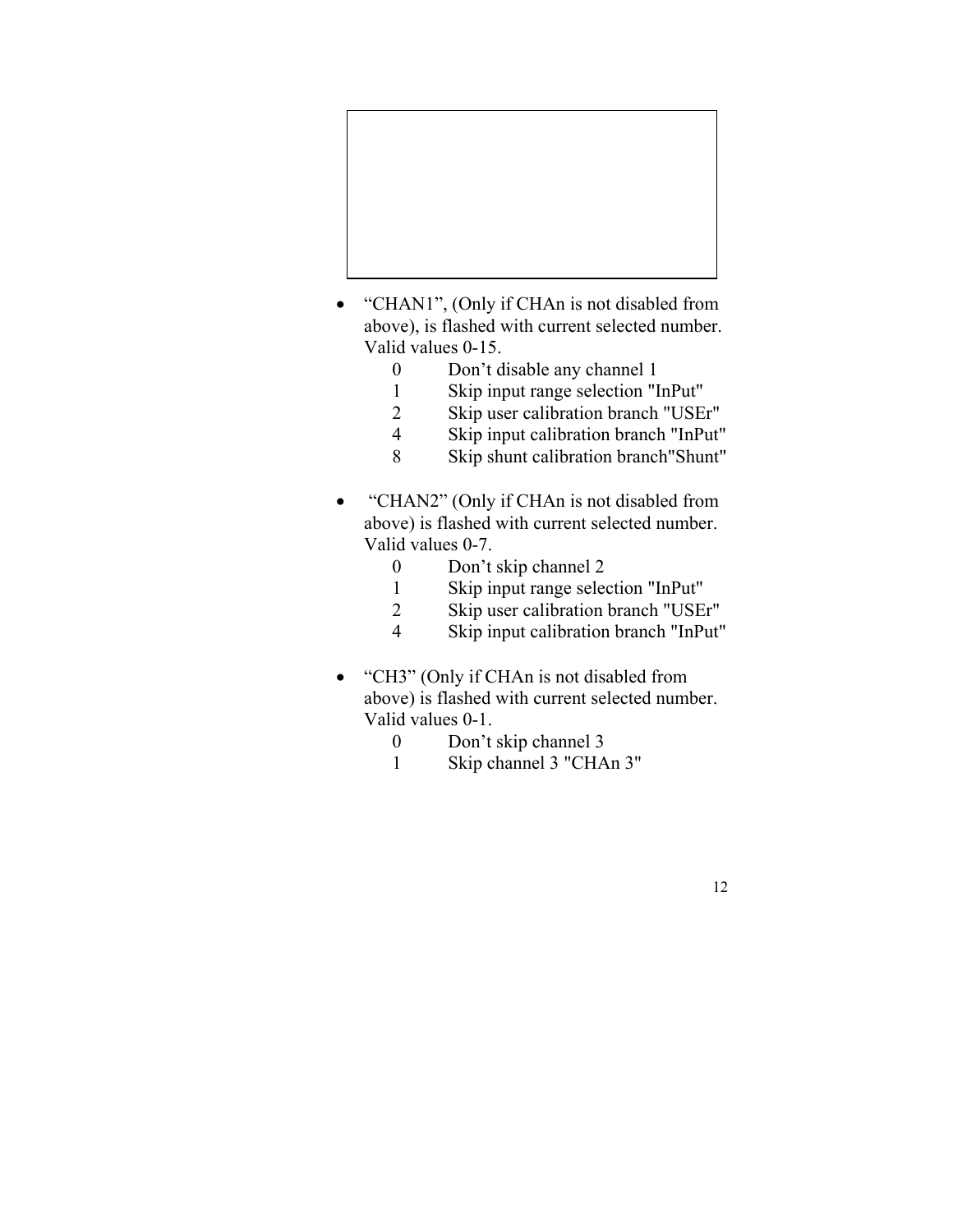- "OutPut" (Only if OutPut is not disabled from above) is flashed with current selected number. Valid values 0-31.
	- 0 Don't disable any ouput menues
	- 1 Disable Alarm 1 menu
	- 2 Disable Alarm 2 menu
	- 4 Disable Alarm 3 menu
	- 8 Disable Alarm 4 menu
	- 16 Disable the Source menu
- "SPEC" (Only if SPEC is not disabled from above) is flashed with current selected number. Valid values 0-65535 (default 32768)
	- 0 Don't disable any menus
	- 1 Disable 'F1 SET'
	- 2 Disable 'F2 SET'
	- 4 Disable 'F3 SET'
	- 8 Disable 'F4 SET'
	- 16 Disable 'r In 1'
	- 32 Disable 'r In 2'
	- 64 Disable 'r In 3'
	- 128 Disable 'r In 4'
	- 256 Disable '20 PT'
	- 512 Disable 'PEAK 1'
	- 1024 Disable 'PEAK2'
	- 2048 Disable 'SCALE2'
	- 4096 Disable 'CODE'
	- 8192 Disable 'dEFAUL'
	- 16384 Disable 'rESoLU'
	- 32768 Disable 'A2d'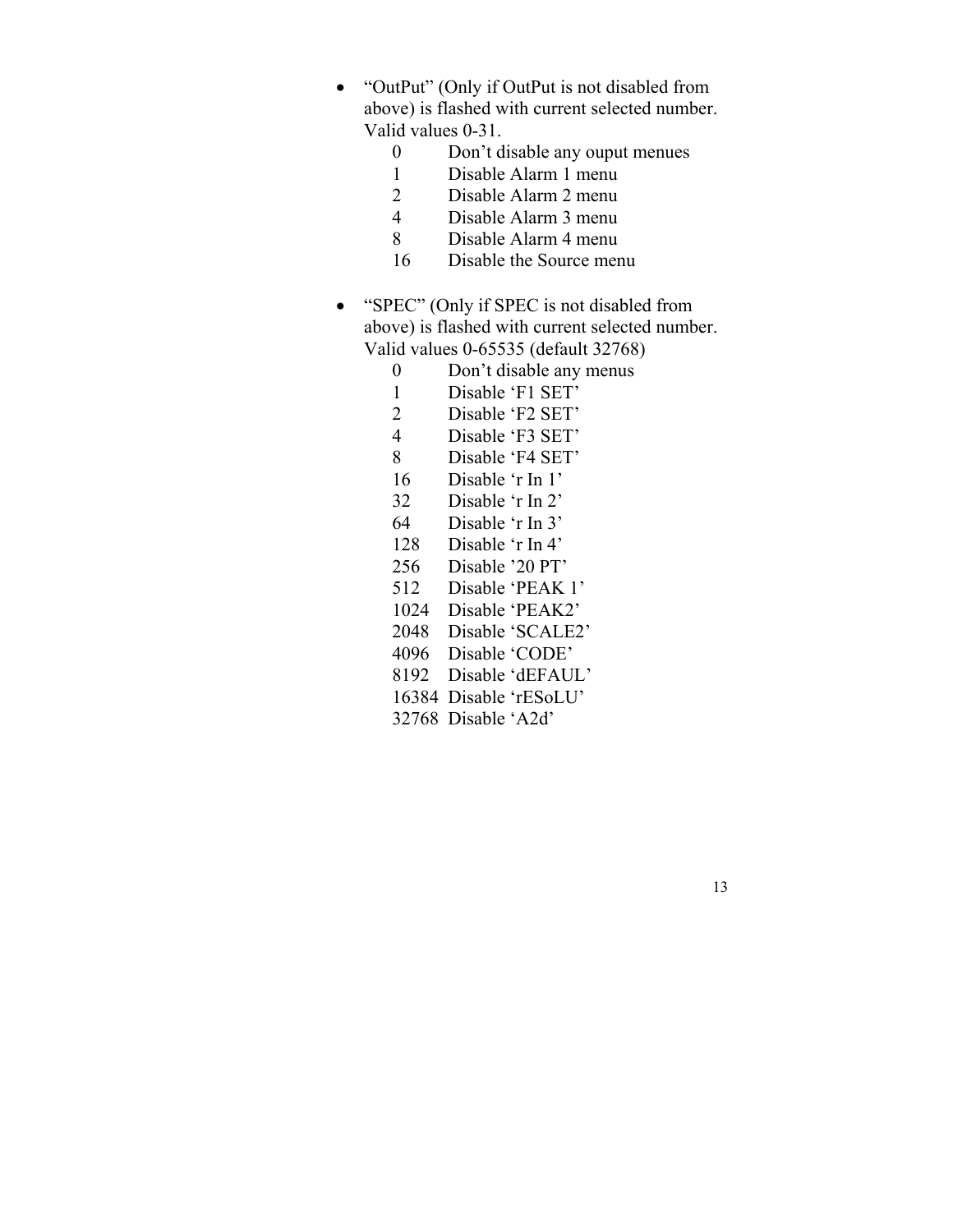- If EXIT key is push at any of the 6 main heading, exit back to run mode.
- If EXIT key is push while in a main branch, exit back to that main branches heading.
- If SELECT key is push while at main branch heading, advance to next main branch.
- When "skip code number" is entered by ENTER key, advance to next branch heading.
- F. F1, F2, F3 and F4 keys

The RUN mode keys(F1-F4) functions are selected in the SETUP mode under the Main program branch heading SPEC. The function are described under the SPECIALS FEATURES PROGRAMMING BRANCH section of the manual (See pg. 26). The following are the available selections.

- "Alarm 1" through "Alarm 4"
- "TARE 1","TARE 2", "TARE 3", "TARE  $4"$
- "RESET"
- "CHANNEL 1, 2, 3, 4, or  $5"$
- "PEAK 1"
- "PEAK 2"
- "SCALE2"
- "NET"
- "HOLD" (Scan Mode)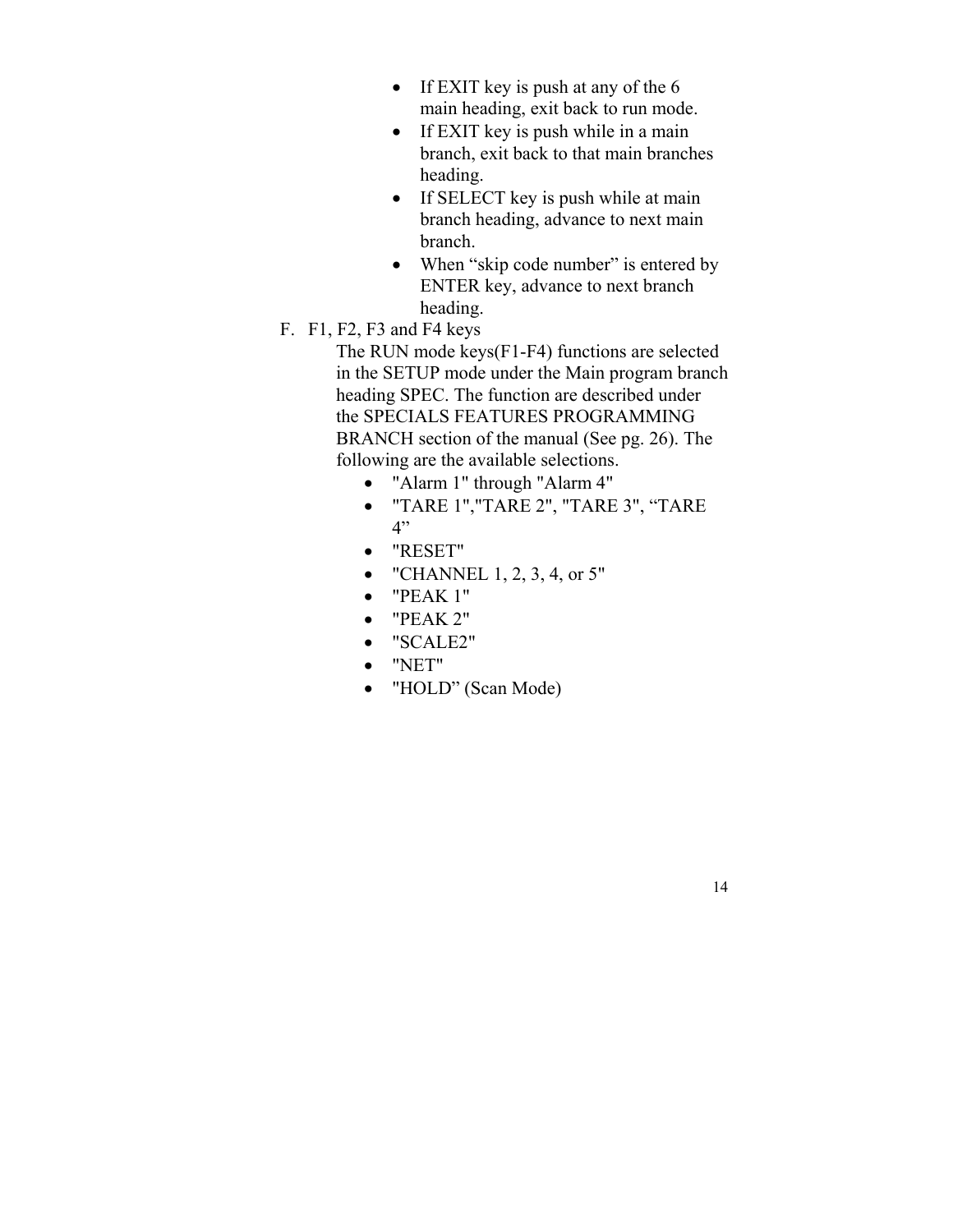# **SECTION 3.4: PROGRAMMING TIPS**

- SELECT Key This represents **SELECT** key on flow charts
- ENTER Key This represents **ENTER** key on flow charts

Numeric values are entered by;

- Entering a number in flashing digit with the "UP" and "Down" keys.
- Advance to the next digit using **SELECT** key. Enter value and advance using **ENTER** key.

**ENTER** key sets number into memory and advances to next program.

#### **EXIT** key :

- 1. From MAIN BRANCH heading, takes you back to run mode
- 2. From PROGRAM BRANCH, takes you back to MAIN BRANCH heading you are in.

#### TIMED OUT EXITS:

- 1. If no key is pushed within 20 seconds while at CODE or main branch heading, meter will automatically exit back to run mode.
- 2. If no key is pushed within 2 minutes while in any other program branch, meter will automatically exit back to run mode.

### **SECTION 3.5: ENTER SETUP**

- Press and hold **SETUP** key for 4 seconds. Meter will display "SEL CH" at first then will enter into the Setup mode. The meter will display "CODE" or "CHAN".
	- "CODE" is flashed with 00 if a lockout code has been set under the Main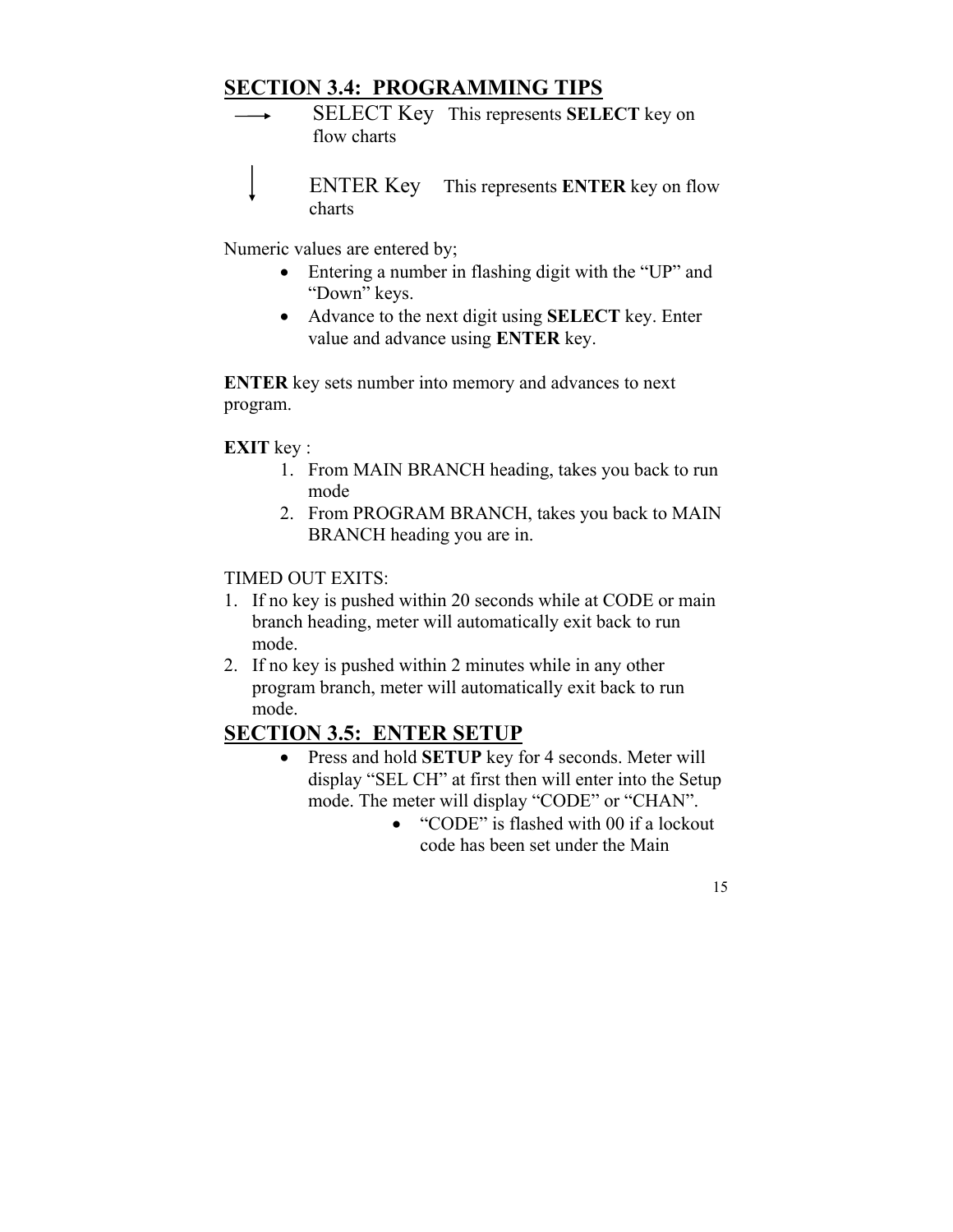program branch heading SPEC, CODE menu.

- The preset code (1-40) must be entered at this time. If wrong code is entered or if no code is entered within 20 seconds, meter will return to RUN mode.
- Upon correct lockout code entry, meter enters the SETUP mode. The status LED between Valley and NET will light indicating the meter is in the Programming/Setup mode.
- The unmarked yellow LED just above the Down/F4 key will light, indicating you are in the SETUP mode.
- If no lockout code, "SETUP" flashed, then "CHAN" displayed, indicating you have entered the SETUP mode. If no key is pressed within 20 seconds, meter will return to RUN mode.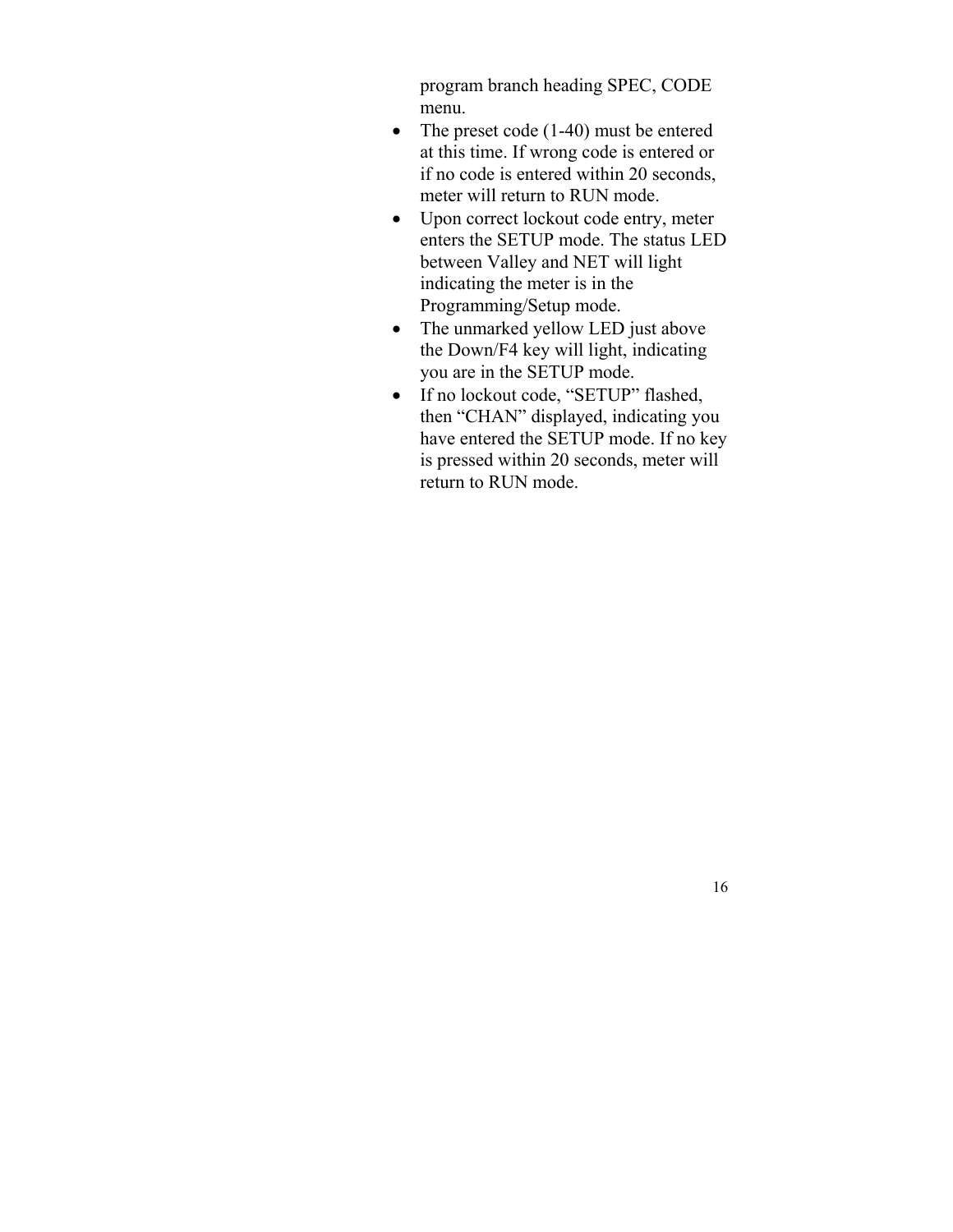### **SECTION 3.6: MAIN PROGRAMMING BRANCHES**

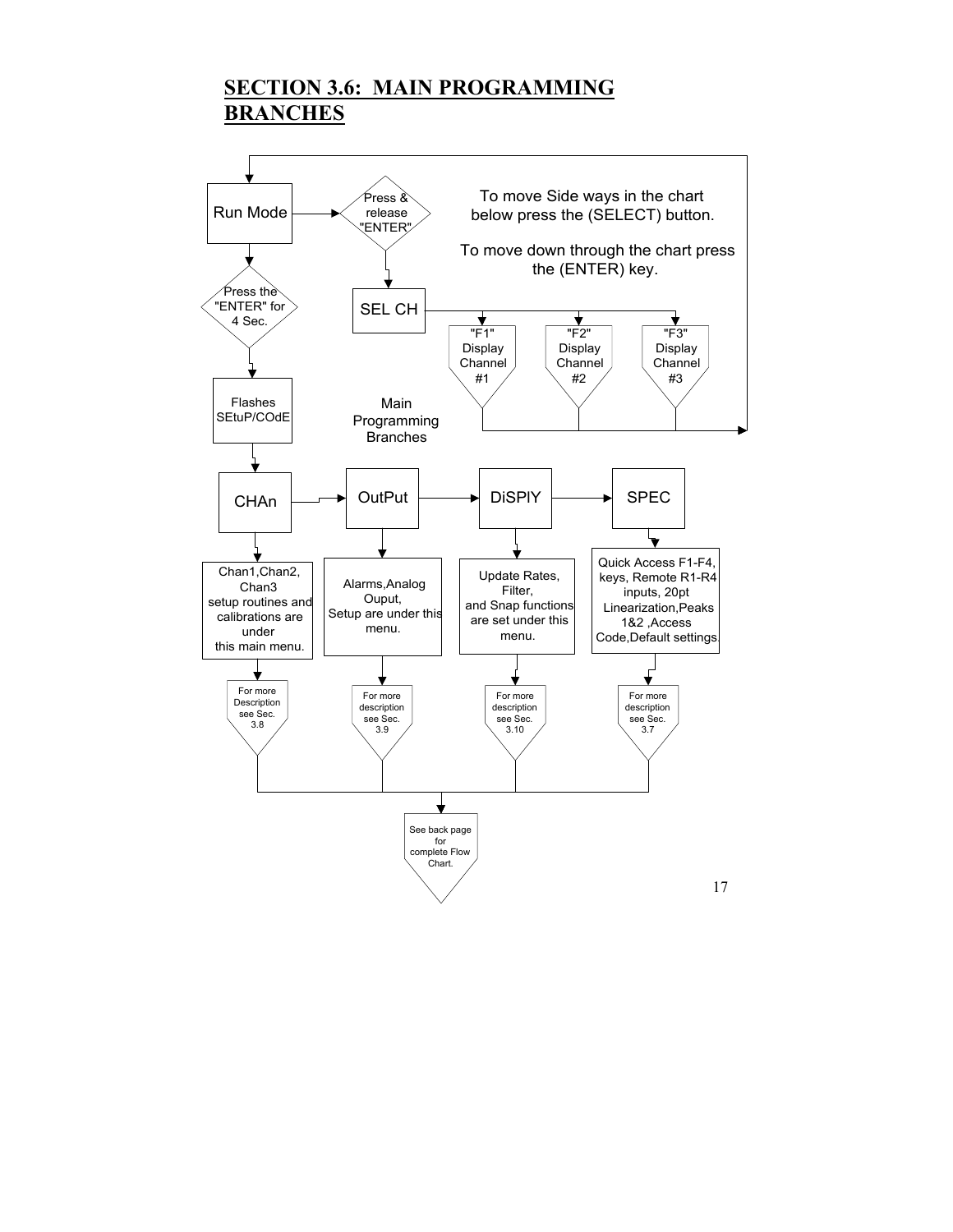# **SECTION 3.6 (cont.)**

"CODE" is displayed if a lock out code has been programmed.

- If "CODE", then enter your Lockout Code number (1-99)
- If no "CODE" then "CHAn" is displayed

Use **SELECT** key to choose which branch you wish to enter. Then press **ENTER** key to select that branch to program. Selections are: "Chan", "Output", "Disply", and "Spec".

# **SECTION 3.7: CHANNEL SETUP PROGRAMMING BRANCH**

Press **SELECT** key to choose which channel you wish to program. Then press **ENTER** key.

> CHAn 1 is input channel 1 CHAn 2 is input channel 2 CHAn 3 is input channel 3 CHAn 4 is input channel 4 CHAn 5 is math channel

There are 5 separate channel setups. Four for the analog input channels (Channel 1, Channel 2, Channel 3, Channel 4) and one for the math channel(Channel 5)

- 1. Channel 1 through Channel 4 Scaling and Offsetting methods to display in engineering units
	- There are 2 methods to perform the setup of the Channels.

At the beginning of each of the calibration methods there is a display that shows the raw unscaled input signal. This allows the user to verify the incoming signal is present and what value it is.

- a. Method 1 (U CAl)
	- 1. Raw input is displayed. For exact calibration purposes you can input the low and high inputs and record their value for entry in the low and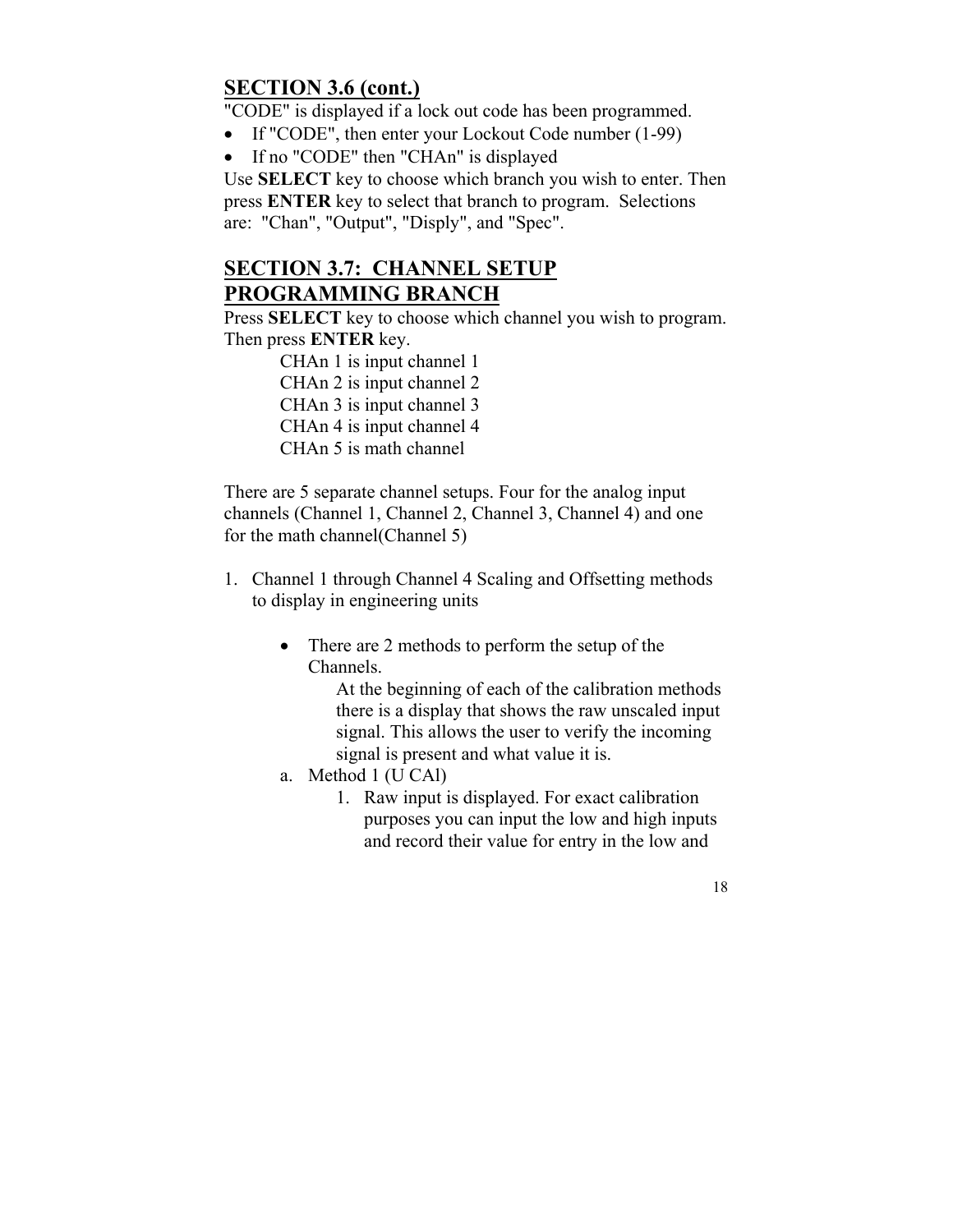high input values below. Push **ENTER** key to advance.

- 2. "dEC Pt" selects decimal point. Push **SELECT** key for displaying decimal point selections and **ENTER** key to confirm choice.
- 3. "In Lo" enter in low input value
- 4. "dSP Lo" (display low) enter in display value corresponding to low input value.
- 5. "In HI" enter in high input value.
- 6. "dSP Hi" (display high) enter in display value corresponding to high input value.
- b. Method 2 (Ld CAL)

**NOTE:** Input Signal must be applied to the unit for low and high display values. The meter compares the input signal to the display value entered and scales the meter based on the two inputs.

- 1. Raw input is displayed. This can be used to make sure the correct input is being applied and/or that the meter is properly measuring it. Push enter to advance.
- 2. "dEC Pt" selects decimal point. Push **SELECT** key for displaying decimal point selections and **ENTER** key to confirm choice.
- 3. "dSP Lo" (display low).

**Either select "Yes" or "nO" here.**  "Yes" allows you to apply corresponding low input signal to input and enter in corresponding low display value. Push **ENTER** key to make displayed value equal input. If "NO" is selected it skips over this program and leaves values to what they were.

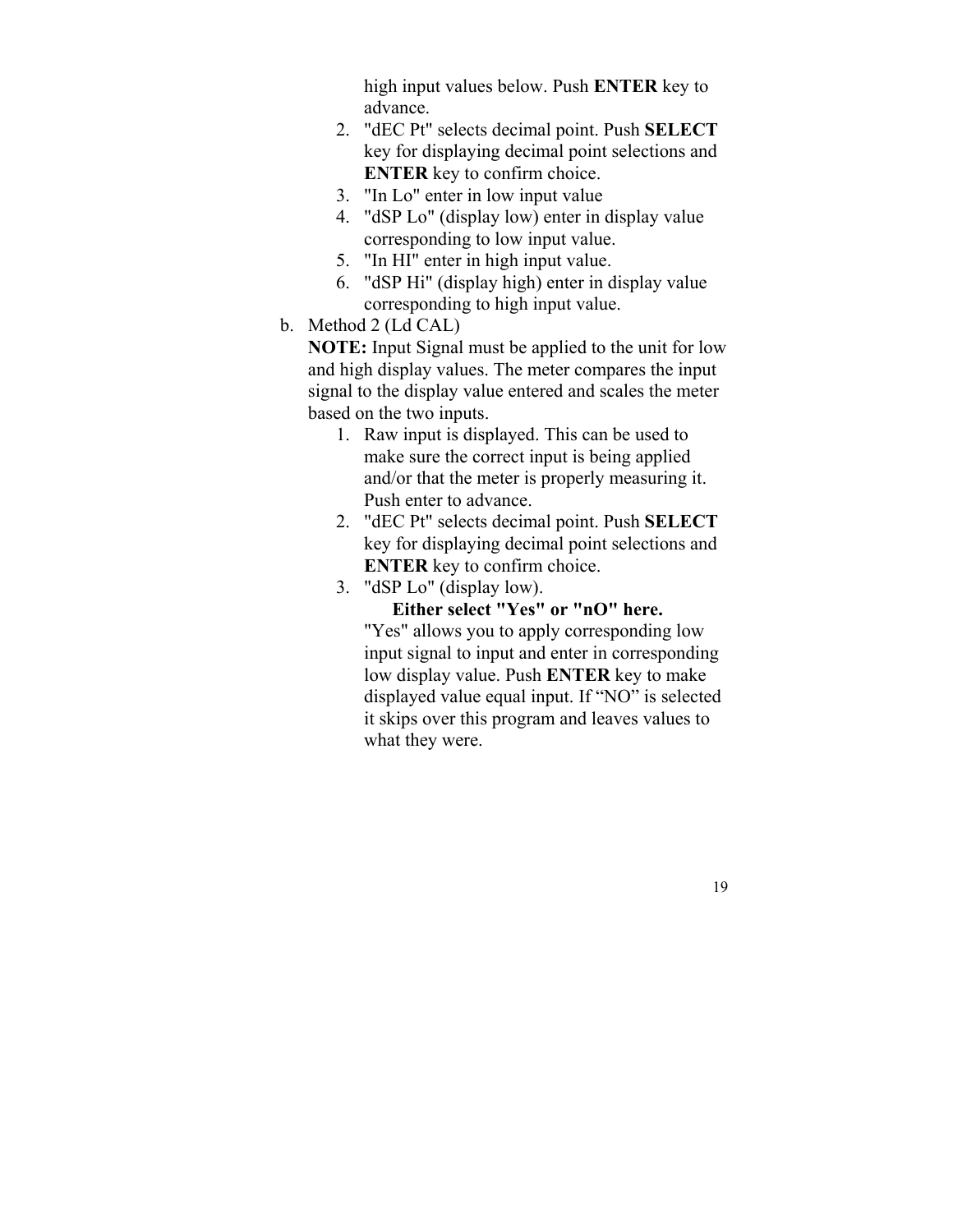4. "dSP Hi" (display high). Either select "yES" or "nO"

If "yES" is selected, this allows you to apply corresponding high input signal to input and enter in corresponding high display value. Push **ENTER** key to make displayed value equal input. If "NO" is selected it skips over this program and leaves values to what they were.

- 5. "EnAbLE" (Enable). This enables the above calibration setup by the inputs. This allows for the low value and high values to be set at different times and then enabled when both are complete.
	- "NO" leaves calibration unchanged
	- "YES" enables this calibration and overrides any previous calibration by the USER or SHUNT type calibration
- 2. Channel 5 (Math Channel)
	- a. "TyPE" Select for channel 3 to be one of following:

| "CHAn 1" | channel 1's raw input count                                                                                                                                             |
|----------|-------------------------------------------------------------------------------------------------------------------------------------------------------------------------|
| "CHAn 2" | channel 2's raw input count                                                                                                                                             |
| "CHAn 3" | channel 3's raw input count                                                                                                                                             |
| "CHAn 4" | channel 4's raw input count                                                                                                                                             |
| "Add"    | Sum of Channel 1 and 2                                                                                                                                                  |
| "Sub"    | Difference of channel $1 - 2$                                                                                                                                           |
| "Div"    | Result of channel $1 \div 2$                                                                                                                                            |
| $P1-P2"$ | $Peak1 - Peak2$                                                                                                                                                         |
| "AVG"    | AVG of Channel $(1+2+3+4)/4$                                                                                                                                            |
| "SUM"    | Sum of all 4 channels                                                                                                                                                   |
| "MUL"    | Product of CH1 x CH2                                                                                                                                                    |
|          |                                                                                                                                                                         |
|          | $\mathbf{r} = \mathbf{r}$ and $\mathbf{r} = \mathbf{r} = \mathbf{r}$ and $\mathbf{r} = \mathbf{r} = \mathbf{r}$ and $\mathbf{r} = \mathbf{r} = \mathbf{r} = \mathbf{r}$ |

b. Raw input is displayed. For exact calibration purposes you can input the low and high inputs and record their value for entry in the low and high input values below. **NOTE**: The low and high values are the result of the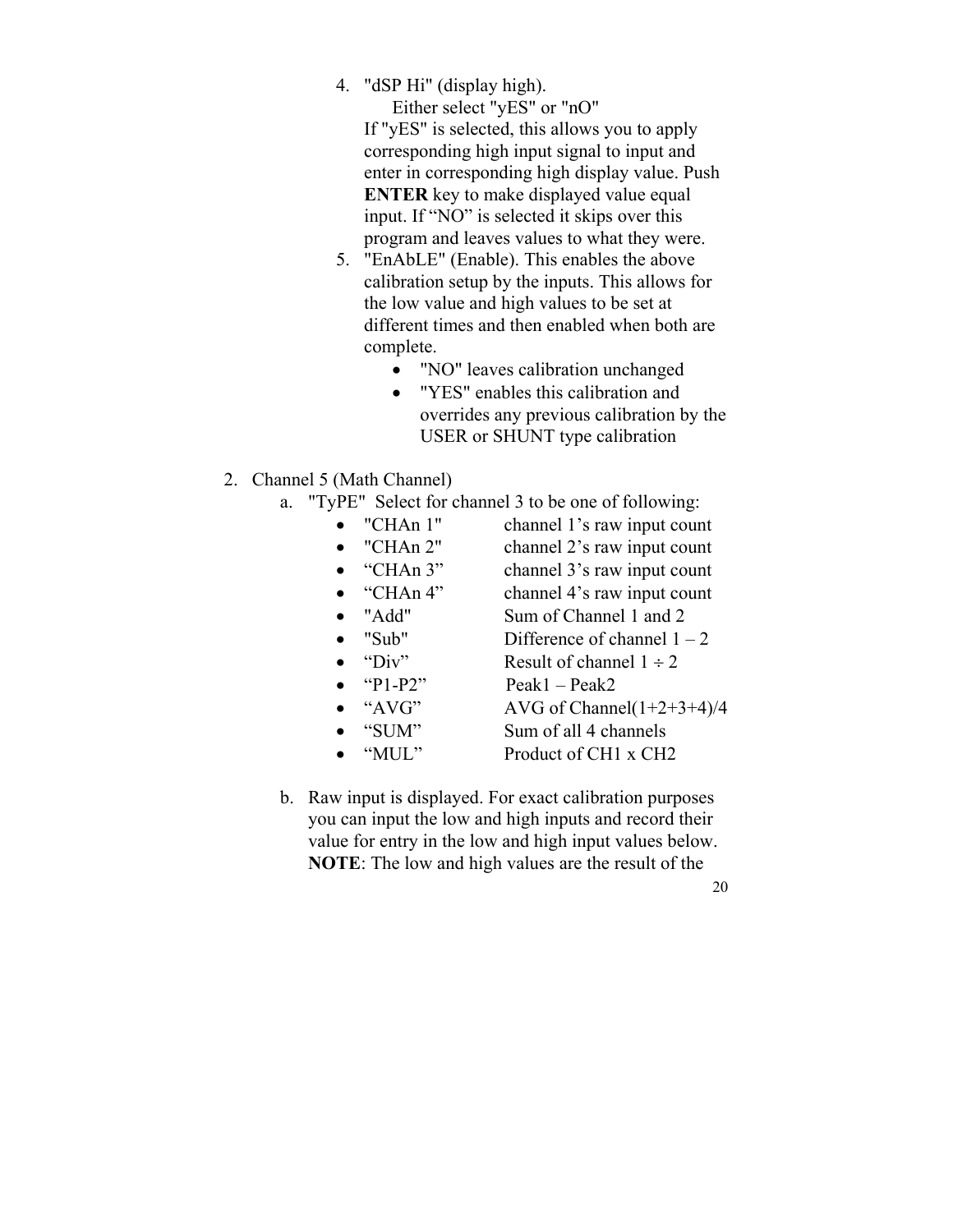above selected math formulas. Push **ENTER** key to advance.

- c. "dEC Pt" selects decimal point. Push **SELECT** key for displaying decimal point selections and **ENTER** key to enter choice.
- d. "In Lo", enter in low input value
- e. "dSP Lo", (display low) enter in display value corresponding to low inpt value.
- f. "In HI", enter in high input value.
- g. "dSP HI", (display high) enter in display value corresponding to high input value.
- h. " OFFSE" Enter an offsetting factor from –9999 to 9999, which is applied after the above scaling.

### **SECTION 3.8: OUTPUT SETUP PROGRAMMING BRANCH**

Push **SELECT** key to choose which output you wish to program. Then press **ENTER** key.

> "AL AR" is the 4 alarm output setups, "AnALOG" is analog output setup

1. ALARMS

This setup menu programs the 4 alarms.

NOTE: Relays 1 through 3 are optional FORM "C" relays and located on the option/top board. Relay 4 is standard FORM "A" relay and located on the main/bottom board.

- a. "AL Ar" selects which alarm is to be programmed. Use **SELECT** key to view choices of alarms 1 through 4. Use the **ENTER** key to enter choice.
	- Note: 1. Each alarm is treated completely independent thus allowing all 4 to be programmed with same channel or different channels controlling one alarm.
		- 2. Alarm one is different from one standpoint. It has the additional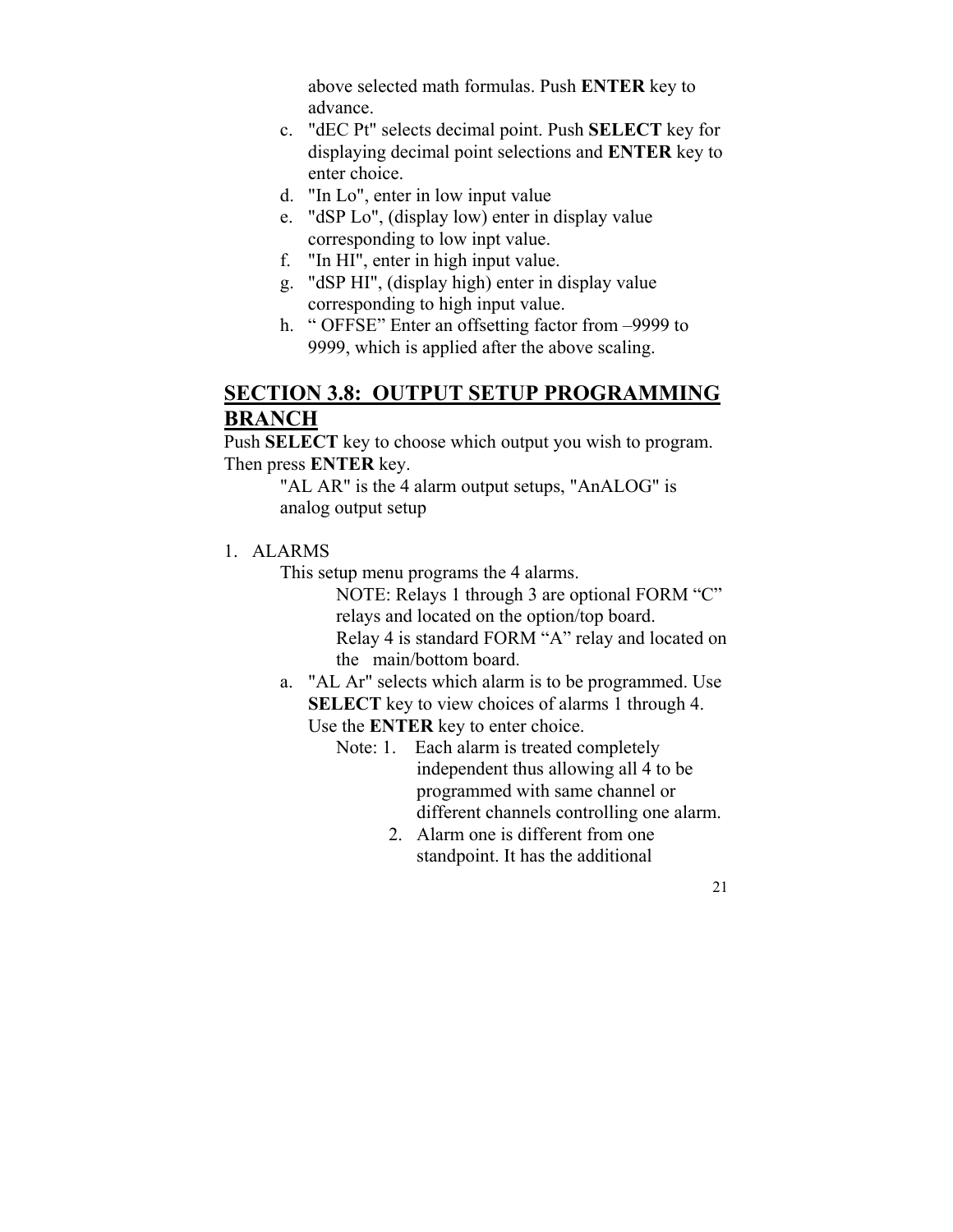selection of "SAFE"(fail safe) selection. The selection "SAFE" here controls relays 1 through 3 for the fail safe operation.

- b. "CHAnEL" selects which channel alarm is being assigned to. Use **SELECT** key to view choice of channels. Use **ENTER** key to enter choice.
- c. "rELAY" selects which relay (1 through 4) is being programmed. Use **SELECT** key to view choices of outputs. Use the **ENTER** key to enter choice.
	- NOTE: Relays 1 through 3 are optional and located on the option/top board. Relay 4 is standard and located on the main/bottom board.
- d. "TYPE" selects what type of alarm. Use **SELECT** key to view following choices. Use the **ENTER** key to enter choice.
	- 1. "ALAr HI" (alarm high) selects alarm to trigger when input goes over programmed set point.
	- 2. "ALAr LO" (alarm low) selects alarm to trigger when input goes under programmed set point.
- e. "SEt Pt" (set point) enter number at which alarm will occur.
	- Set point can also be programmed from the RUN mode when an "F" key is assigned to display alarm. If "F" key is held for  $\omega$  4 seconds, the display will start flashing the right hand digit signifying the new set point can be entered.

Note: The corresponding front panel alarm LED is on when in alarm.

- f. "HySt" (hysteresis/deadband) enter number. This number is added to a low limit or subtracted from a high limit before an alarm condition is cancel. It is typically used to prevent alarm chatter. This is set under Alarm # 1 for all Alarms.
- g. "LatCH" selects alarm to latching or nonlatching(follows input). If LATCHING is selected,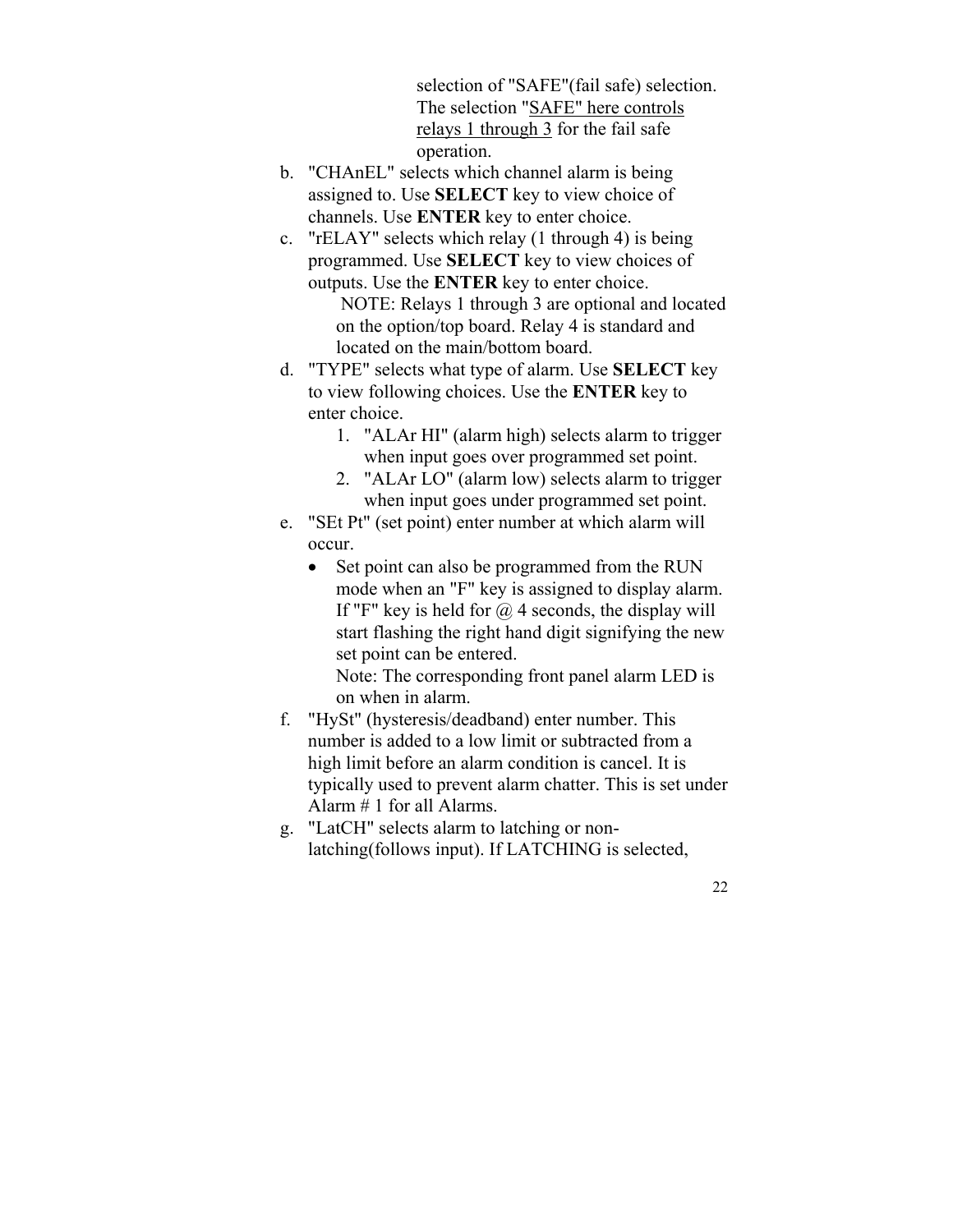alarm will remain on till manually reset. Use **SELECT**  key to view "YES" for latching and "NO" for nonlatching. Use the **ENTER** key to enter choice. Note: "**reset**" function programmable for front panel key or remote input, is used to reset the latched alarm.

- h. "SAFE" ("ALARM 1" ONLY) selects alarms 1 through 3 to be in a safe mode(de-energizes on alarm) or standard (energizes on alarm). Use **SELECT** key to view "YES" for safe and "NO" for standard. Use the **ENTER** key to enter choice. Note: This is used to determine what the alarms do when loss of power occurs to meter. With "SAFE" selected alarm will turn on when power fails.
- i. "FLASH" selects alarm to flash display when in alarm. Use **SELECT** key to view "YES" for flash display and "NO" don't flash display. Use the **ENTER** key to enter choice.

#### 2. ANALOG OUTPUT

This setup menu programs the analog output/retransmission.

- a. "SOUrCE" selects what the analog output will be based upon. Use **SELECT** key to view choices. Use **ENTER** key to enter choice. After choice is entered then addition choices are entered.
	- 1. Selections are:

| "CHAn 1"   | Channel 1   |
|------------|-------------|
| a) "Gross" | gross value |

| b) $"nET"$ | net value |
|------------|-----------|

- c) "PEAK 1" peak 1 value
- "CHAn 2" Channel 2
	- a) "Gross" gross value
	- b) "nET" net value
	- c) "PEAK 1" peak 1 value
- "CHAn 3" Channel 3 a) "Gross" gross value
- 23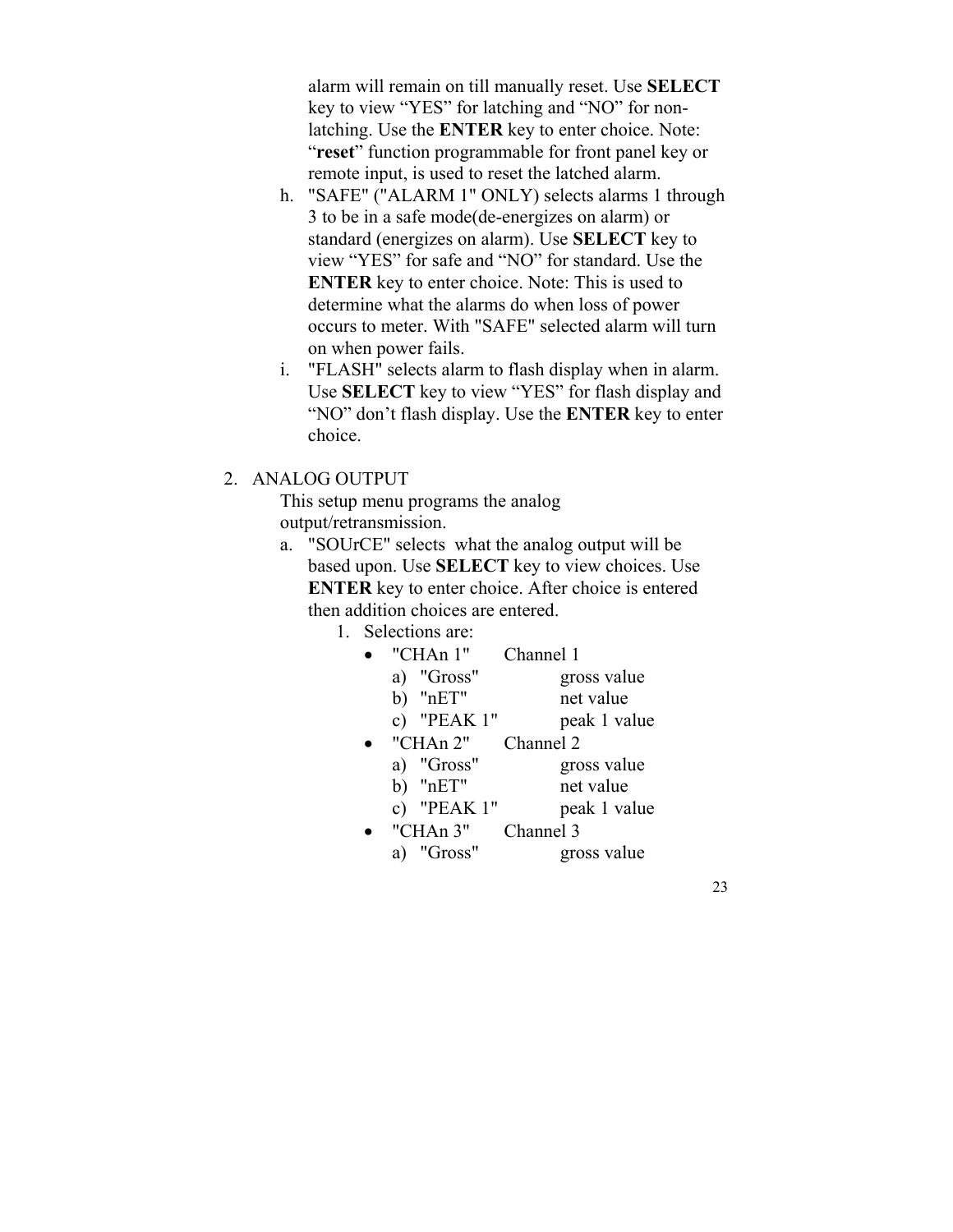|                |          | b) $"nET"$     | net value                                    |  |
|----------------|----------|----------------|----------------------------------------------|--|
|                |          | c) "PEAK $1$ " | peak 1 value                                 |  |
|                |          | "CHAn 4"       | Channel 4                                    |  |
|                |          | d) "Gross"     | gross value                                  |  |
|                |          | $e)$ "nET"     | net value                                    |  |
|                |          | f) "PEAK $1$ " | peak 1 value                                 |  |
|                |          | "CHAn 5"       | Channel 5                                    |  |
|                |          | $g)$ "Gross"   | gross value                                  |  |
|                |          | h) " $nET$ "   | net value                                    |  |
|                |          | "PEAK 1"       | peak 1 value                                 |  |
|                |          | "dISPLy"       | What ever is currently                       |  |
|                |          |                | selected                                     |  |
| $\mathbf{b}$ . |          |                | "OuT" selects what the analog output will be |  |
|                | $"4-20"$ |                | $4-20mA$                                     |  |
|                | $"0-10"$ |                | $0-10$ VDC                                   |  |

- c. "dSP Lo" enter what the low display value that will represent the low analog output value
- d. "dSP HI" enter what the high display value that will represent the high analog output value

## **SECTION 3.9: DISPLAY SETUP PROGRAMMING BRANCH**

The Display section allows the user to select between two modes of operation, (NORMAL, or SCAN). The NORMAL mode allows the display to show one channel continuously.

The SCAN mode allows the unit to scan the programmed channels at approx. 1sec intervals. The selection of scanning is (Channel 1,2), (Channel 1,2,3), (Channel 1,2,3,4), or (Channel 1,2,3,4,5). By programming a function key for "HOLD" allows the unit to scan the channels with a temporary hold of the scan mode when the function key is pressed.

# **SECTION 3.10: SPECIAL FEATURES PROGRAMMING BRANCH**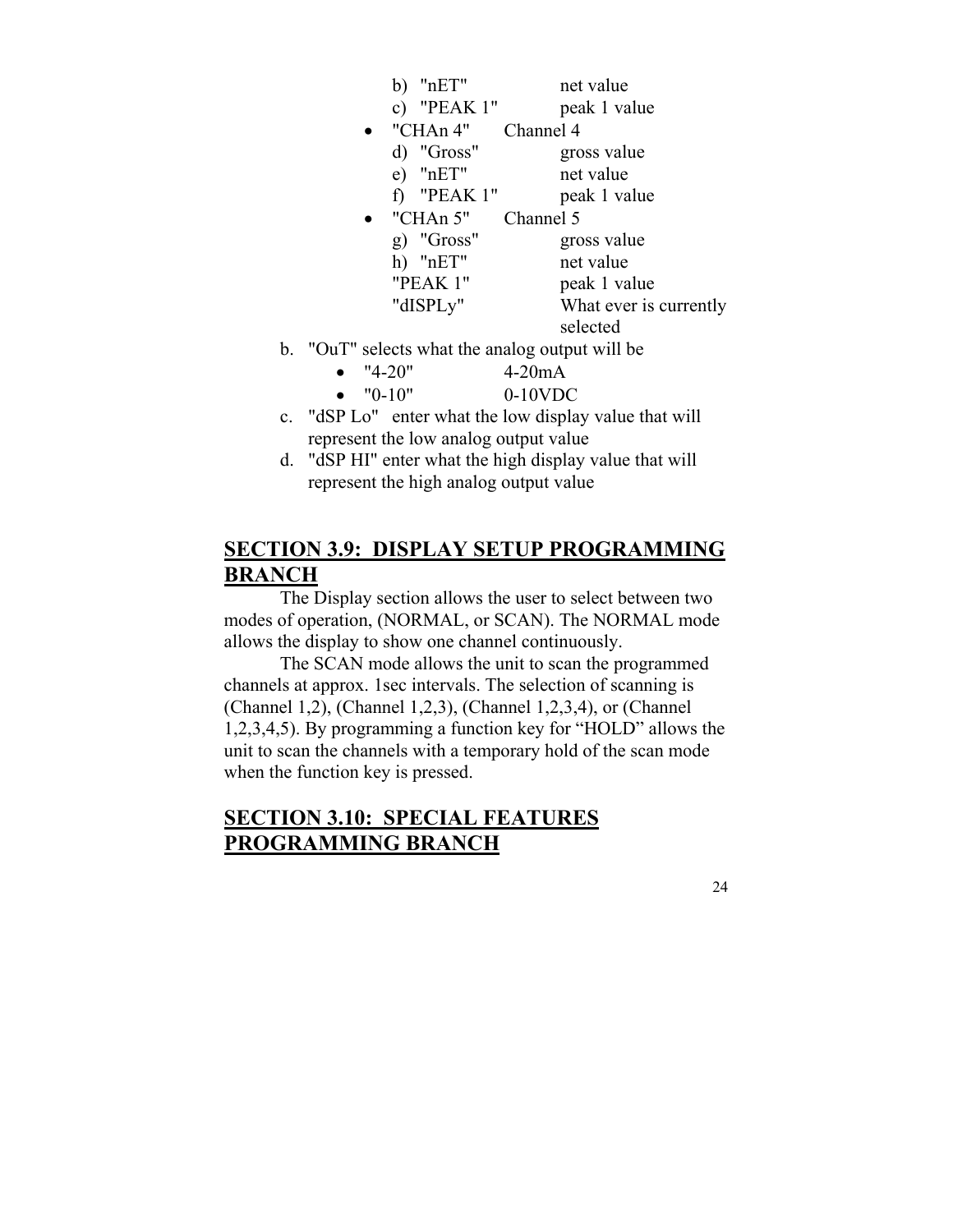Use **SELECT** key to choose which function you wish to program. Then press **ENTER** key.

- "F1 Set" thru "F4 Set" programs the RUN mode function of the 4 F keys
- "r in 1" thru "r in 4" programs the function of the 4 remote inputs
- "PEAK 1" programs the peak or valley function of each channel
- "PEAK 2" programs second the peak or valley function of each channel
- "SCALE2" programs the second scaling parameters of each channel
- "CodE" programs the lockout code for authorized entry into SETUP
- "dEFAUL" sets meter setup back to default setup
- "rEs" sets the resolution for the meter (4.5 or 5.5 digits)
- "A2d" **For factory use only**
- 1. "F1 Set", "F2 Set", "F3 Set" and "F4 Set" RUN MODE function key setup

This programs the function of the 4 front panel F keys. A. "rESEt" assigns **F** key for resetting latched outputs

- Pushing **F** key will reset all relays in an alarm condition.
- B. "SCALE2" assigns  $\bf{F}$  key to initiate  $2<sup>nd</sup>$  scaling to be applied.
	- Pushing **F** key will switch displayed channel to  $2<sup>nd</sup>$  scaling.
	- Front panel S2 LED will light to indicate  $2<sup>nd</sup>$ scaling is applied.
	- Push **F** key while S2 is selected will change scaling back to initial scaling
	- If different channel is selected while  $2<sup>nd</sup>$  scaling is selected, it will also use the  $2<sup>nd</sup>$  scale factor applied to it.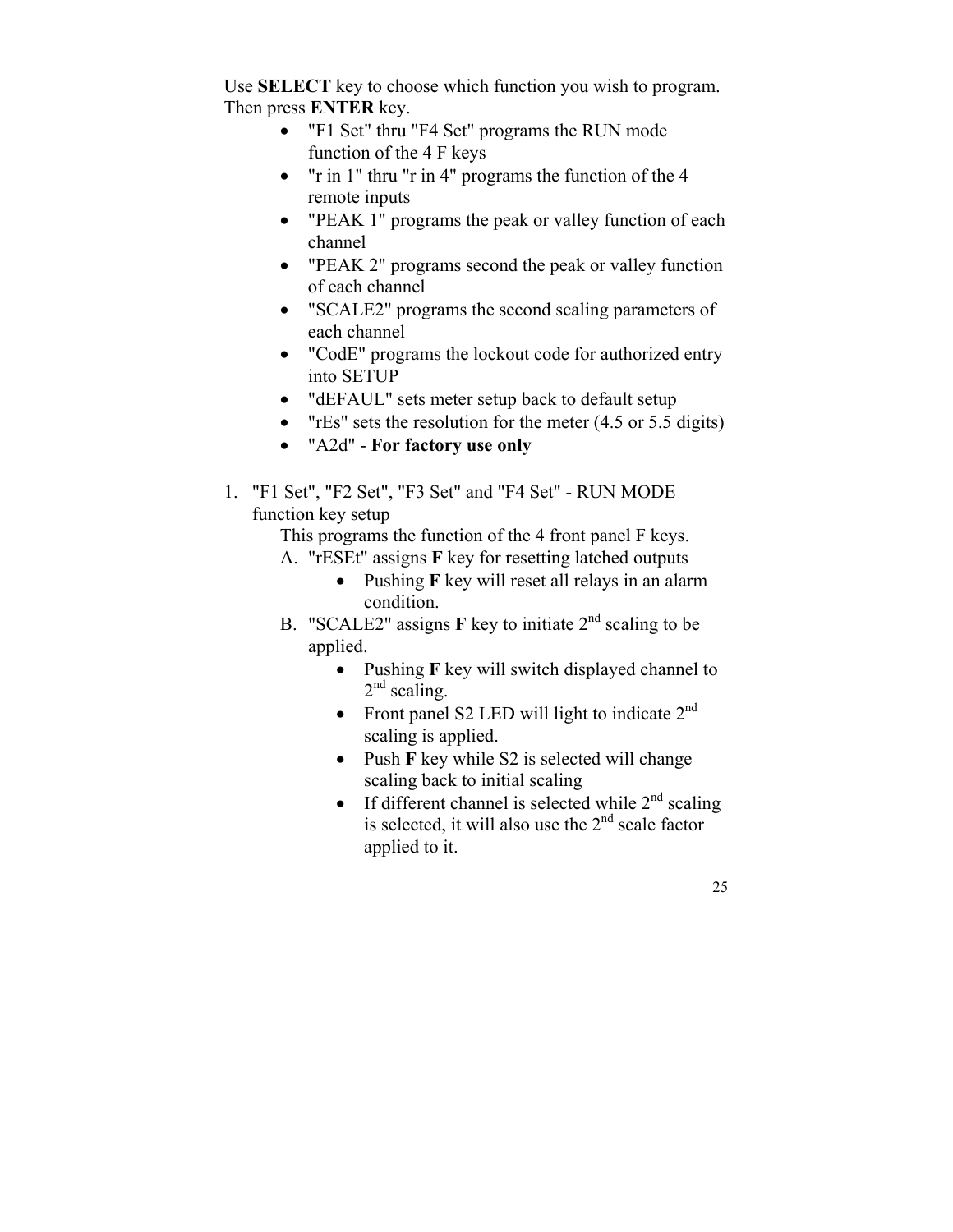- C. "nEt" assigns F key to switch displayed channel between gross and net
	- Pushing **F** key will switch displayed channel to display net.
	- Front panel NET LED will light to indicate NET is being displayed.
	- Push **F** key while net is selected will change display back to gross.
	- If different channel is selected while net is selected, it will also display net.
- D. "PEAk 1" and "PEAk 2" assigns programmed peak function to F key
	- Pushing **F** key will display the assigned peak function. If peak was assigned peak LED on front panel will also light. If Valley then valley LED will light.
	- Pushing **F** key for 4 seconds will reset the peak/valley.
- E. "ALAr 1" thru "ALAr 4" assigns alarm function to F keys
	- Pushing F key displays current alarm set point
	- Pushing F key for 4 seconds allows set point value to be changed.

Current set point is displayed with the right most digit flashing. The set point can now be changed with the **UP** and **DOWN** keys. Select digit to be changed with **SELECT** key. Press **ENTER** key to enter new value into memory and return to RUN mode

- F. "tArE 1", "tAreE 2", "tArE 3", "tArE 4" assigns F key for tare function. 1 for channel 1, 2 is for channel 2, 3 is for channel 3, 4 is for channel 4.
	- Pushing **F** key will zero the channel for the input present.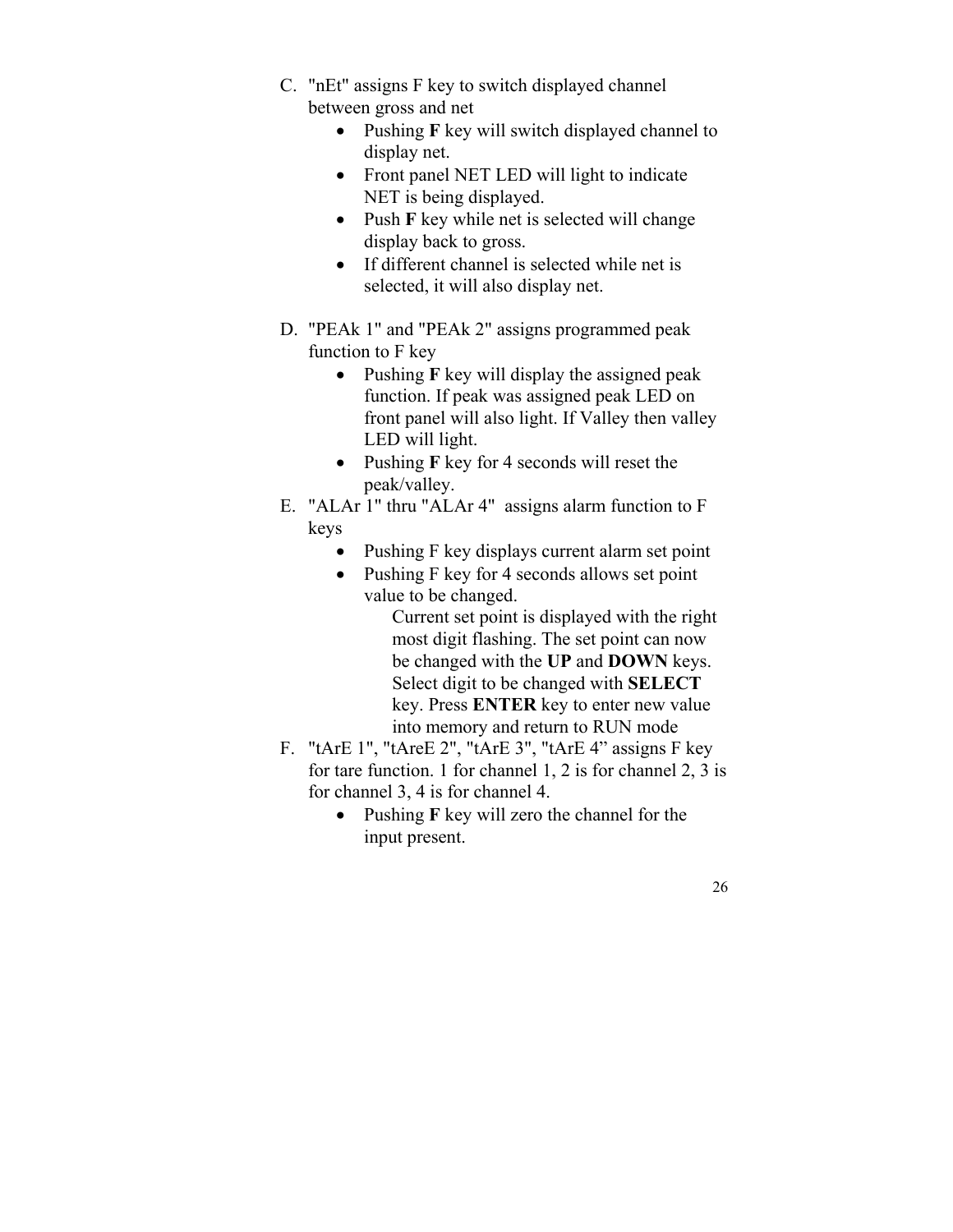- Pushing **F** key for 4 seconds will reset the tare value to zero.
- ! "CHAn 1" assigns F key to display channel 1
- ! "CHAn 2" assigns F key to display channel 2
- ! "CHAn 3" assigns F key to display channel 3
- 2. "r in 1", "r in 2", "r in 3", and "r in 4" remote inputs. RUN mode remote/external input setup

The 4 Remote input functions are selected under the Main program branch heading "SPEC". The following are enabled by a TTL level applied to the input..

! "RESEt" **-** Resets latched relays

- ! "TarE"Zeros display for channel being displayed.
- ! "HOLd" Freezes display and suspends measurements
- ! "SCALE2"Selects second scaling to be applied to channel being displayed. S2 light on front panel is lit.
- ! "LOCk"Locks out access to the SETUP programs
- ! "PEAk 1**"** Display PEAK 1
- ! "Peak 2"Display PEAK 2
- ! "Alarm" Disables alarms. Meter functions normally but no alarms are activated when they go beyond their preset limits.
- ! "dEC Pt"Selects the decimal point programmed
- ! "CHAn"Selects the channel programmed
- ! "Preset"Resets both peak and valleys.
- ! "Gross"Displays Gross value of channel
- ! "PrinT" Initiates a print of the current display through the RS-232C serial port. (T option required for this function.)
- 3. "PEAK 1" and "PEAK 2" setup

Programs the functions of the 2 peak capture inputs. Each peak can be individually programmed.

"tYPE" Select if peak to be highest or lowest valley

- "HI" High/Peak selection
- "Lo" Low/Valley selection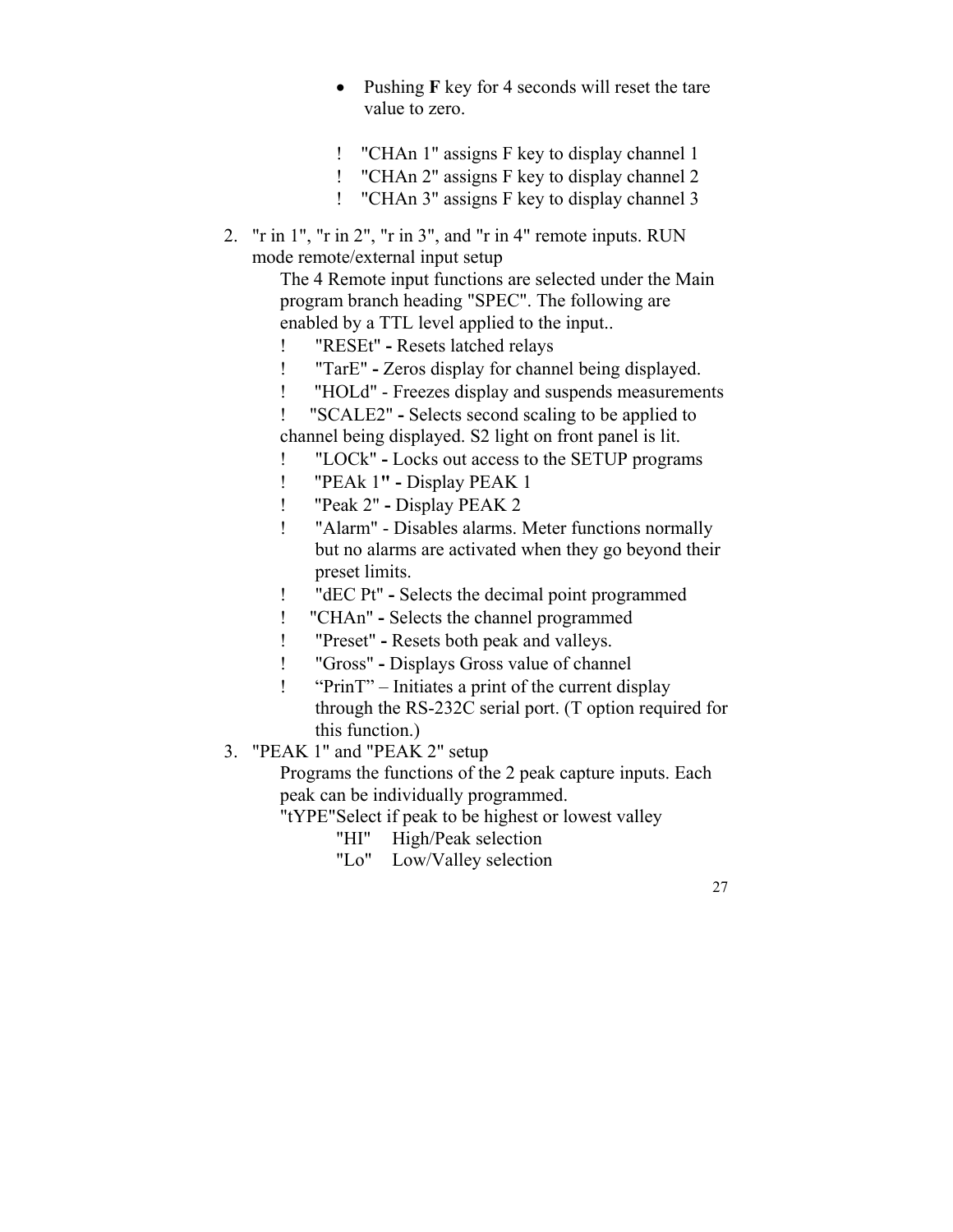"CHAn 1", "CHAn 2". "CHAn 3" Select channel to do peak on

4. "Scale 2" setup

Programs the setup and assignment of the second scale factor. This would typically be used to switch the display between English and Metric engineering units. The selection of scale 2 can be activated from a Front Panel Key (F1 - F4) or a remote input. They must be programmed to perform the switch to scale 2 under the "SPEC" branch programming.

"CHAn 1", "CHAn 2" Select which channel the second scale factor is being setup for. Both channel 1 and channel 2 can be setup for an individual second scale factor. "dEC Pt" selects decimal point. Push **SELECT** key for displaying decimal point selections and **ENTER** key to confirm choice.

"In Lo" enter in low input value

"dSP Lo" (display low) enter in display value

corresponding to low input value.

"In HI" enter in high input value.

"dSP Hi" (display high) enter in display value corresponding to high input value.

#### 5. LOCK OUT CODE SETUP

This enable the program of a lockout code (0 to 99) to limit the entry into the setup mode. Once a code is entered here, it must be enter upon trying to enter the setup mode when the meter prompts for "CODE". Setting the code to 00 disable the lockout code function. "CodE" is flashed with the lock out code currently programmed. Enter in a new code or exit the program (**EXIT** key).

#### 6. DEFAULT program

This program is used for any of the following:

- Reset the meter back to the factory defaults.
- Set the user defined defaults into memory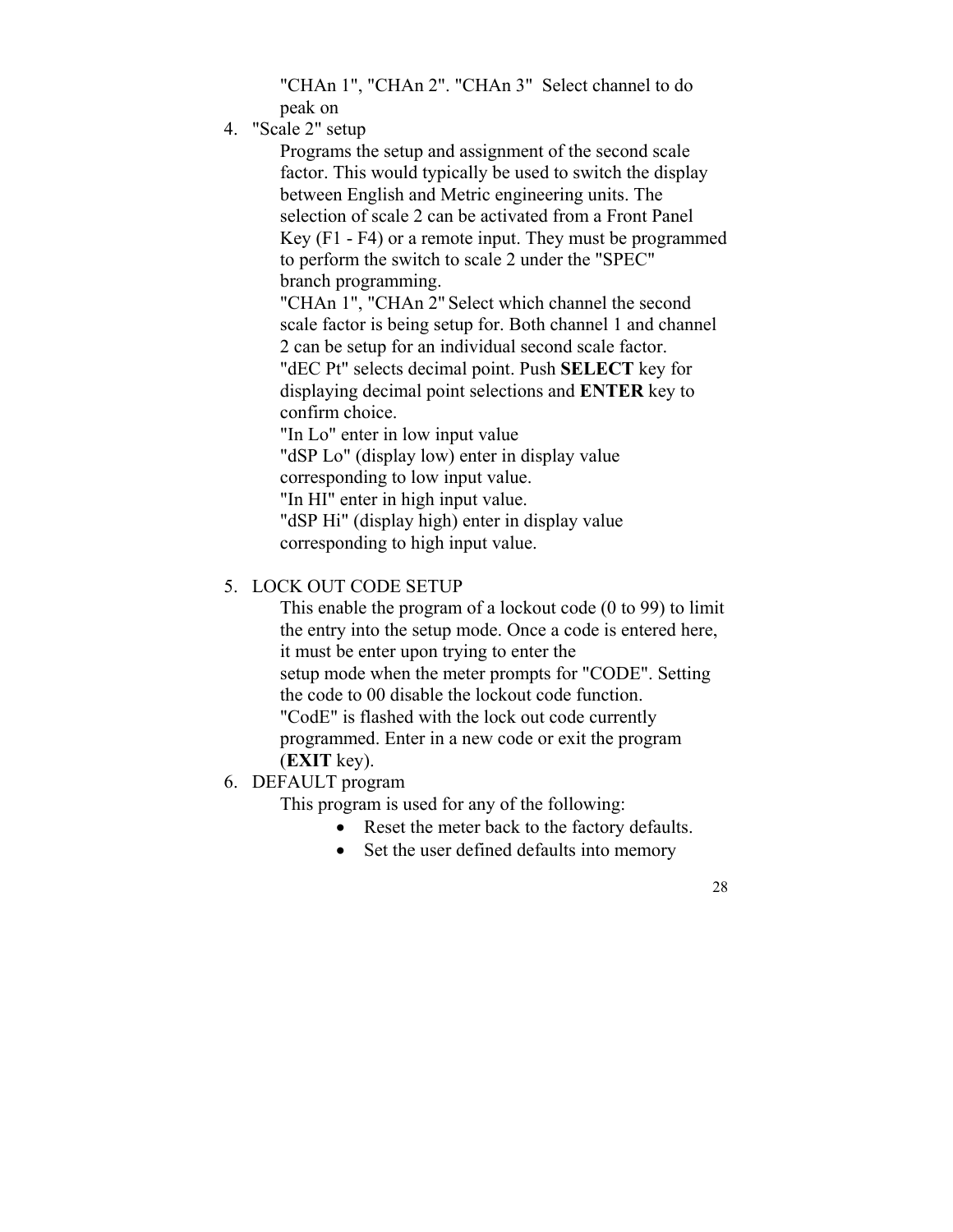- Reset the meter to the user defined defaults "DEFAUL" default program prompt
	- "YES"/"NO" "No" to exit this menu
		- "Yes" if one of the 3 defaults is to be done. Continue to next step
	- "USEr"/"Fac"
		- "FAC" (factory) allows the reset of the meter back to factory defaults. When the prompt
			- i) "FacTrY" is displayed, the **SELECT** key must be pushed and held **( 10 seconds)** until the prompt "dONE" and returns to "SPEC" branch. If any other key is push it will abort the default operation and return to "SPEC" branch.
		- "Usr" (User) allows the setup of custom defaults or default to the custom defaults
			- j) "StorE" allows the custom defaults to be set. This will set the defaults to the setup of the meter it is currently programmed.
				- "SET df" When this is displayed the **SELECT** key must be pushed and held until the "dONE" prompt. Meter then returns to "SPEC" branch heading.
				- "GET df" When this is displayed the **SELECT** key must be pushed and held until the "dONE" prompt. This takes approximately 10 seconds. Meter then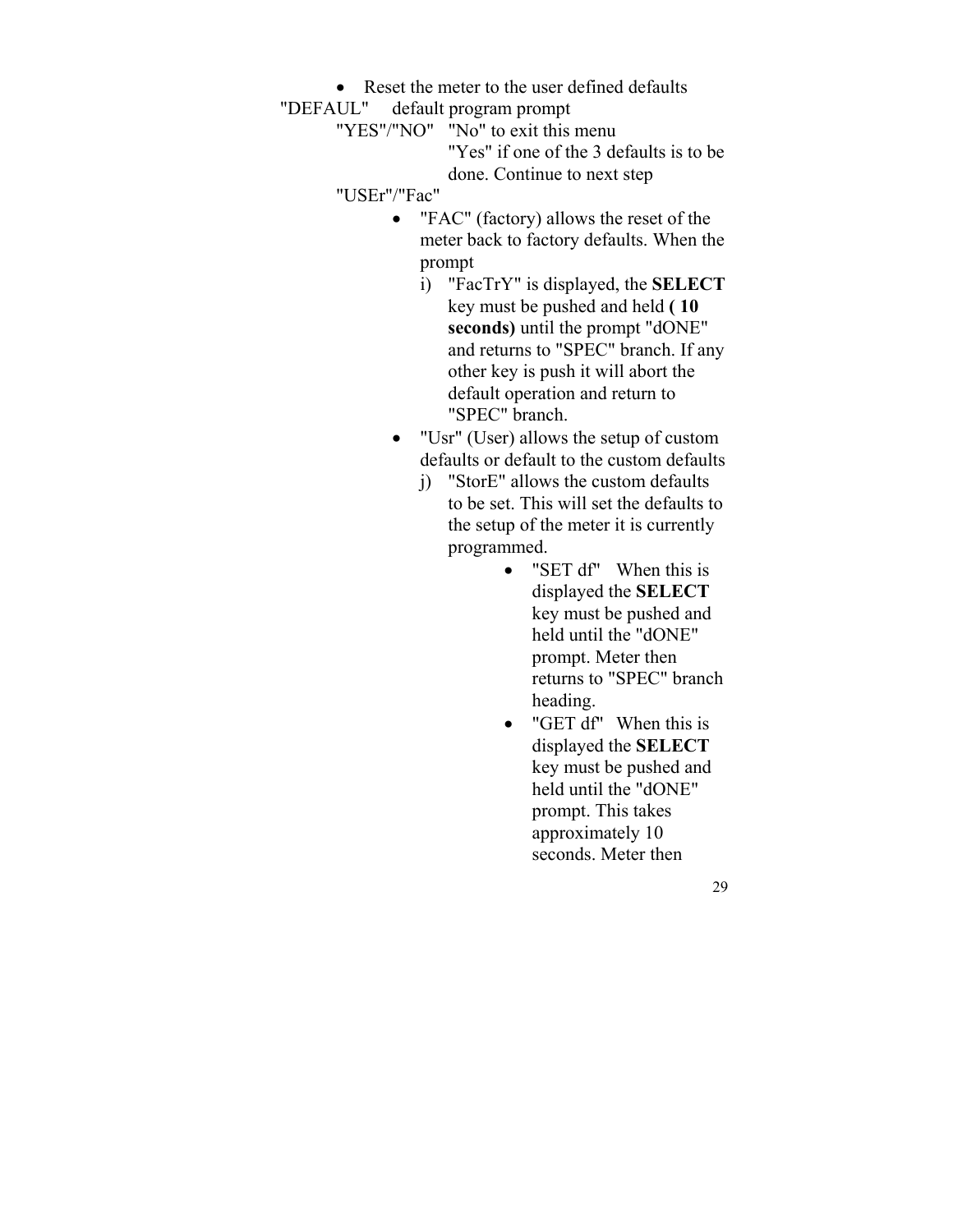returns to "SPEC" branch heading.

8. Resolution selection

This allows user to select the resolution and speed. The selection applies to channel 1 and channel 2 inputs. "rEs"

> "4.5" selects resolution of  $4\frac{1}{2}$  digits at 60/second update

"5.5" selects resolution of  $5\frac{1}{2}$  digits at 60/second update

9. "A/D"

For Factory Use only

# **SECTION 4 FEATURES**

The following options are available on the IPM525:

- 1. Feature C 3 each Form C relay outputs
- 2. Feature F Factory Calibration (Optional)
- 3. Feature H 16 bit D/A analog output
- 4. Feature P 10VDC and 24VDC excitation
- 5. Feature T RS-232C @ 9600 BAUD
- 6. Feature U RS485 Communication (Coming soon)

#### FEATURE C:

- 3 each form C (single pole double throw) relays rated at 5 amp @ 240VAC, 5amps @ 30VDC.
- Located on the option/top printed circuit board

#### FEATURE F:

• Factory calibration (user provides input range and display range)

#### FEATURE H:

- 4 analog outputs with menu selection of 0-20mA, 0- 10VDC
- Update rate of 5/second

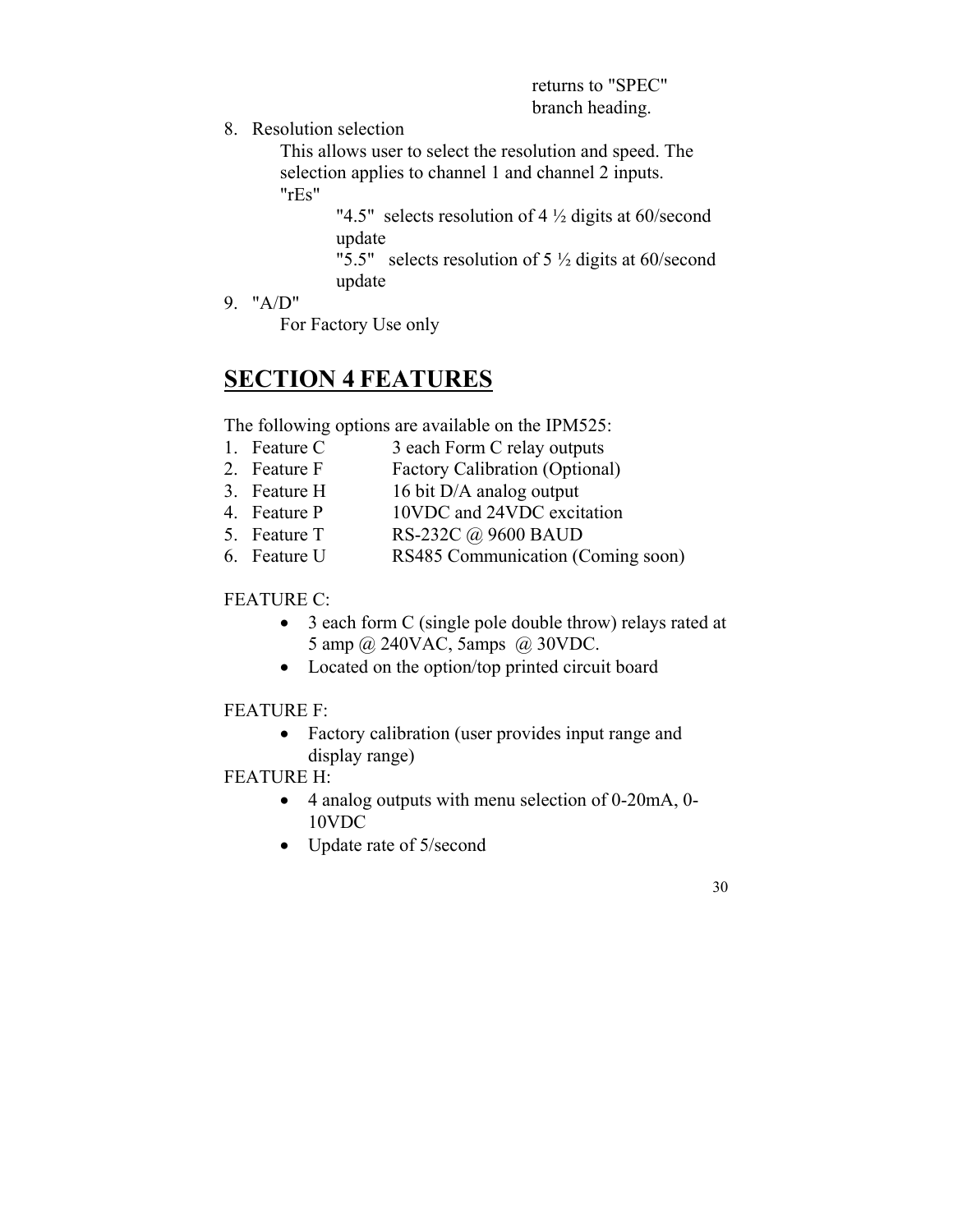- Resolution 16 bit D/A
- Located on the option/top printed circuit board

FEATURE P:

- Excitation supplies of:
	- $\blacksquare$  24VDC @150mA Accuracy: .5%
	- $\blacksquare$  10VDC @200mA supply Accuracy: .5% (adjustable)
- Located on the option/top printed circuit board

### FEATURE T:

- Serial RS-232C Communication.
- Configuration of 9600 baud, No Parity Check, 8 DATA Bits, with CTS handshaking available.

#### FEATURE U:

- Serial RS-485 Communication.
- Multi drop full RS485 addressable to 99.

# **SECTION 5 SPECIFICATIONS:**

|                   | $±20$ mA  | $+/- 30$ mV                                | $+/- 100$ mV $+/- 200$ mV |           | <b>+/-2V</b>                                | ±10V     |
|-------------------|-----------|--------------------------------------------|---------------------------|-----------|---------------------------------------------|----------|
| Accuracy          | 0.02%     | 0.02%                                      | 0.02%                     | $0.02\%$  | 0.02%                                       | 0.02%    |
| <b>Zero Drift</b> | lautozero | Autozero                                   | Autozero                  | lautozero | autozero                                    | autozero |
| Span Drift        |           | 10 ppm/°C  10 ppm/°C  10 ppm/°C  10 ppm/°C |                           |           | $10$ ppm/ $\degree$ C $10$ ppm/ $\degree$ C |          |
| Input             |           |                                            |                           |           |                                             |          |